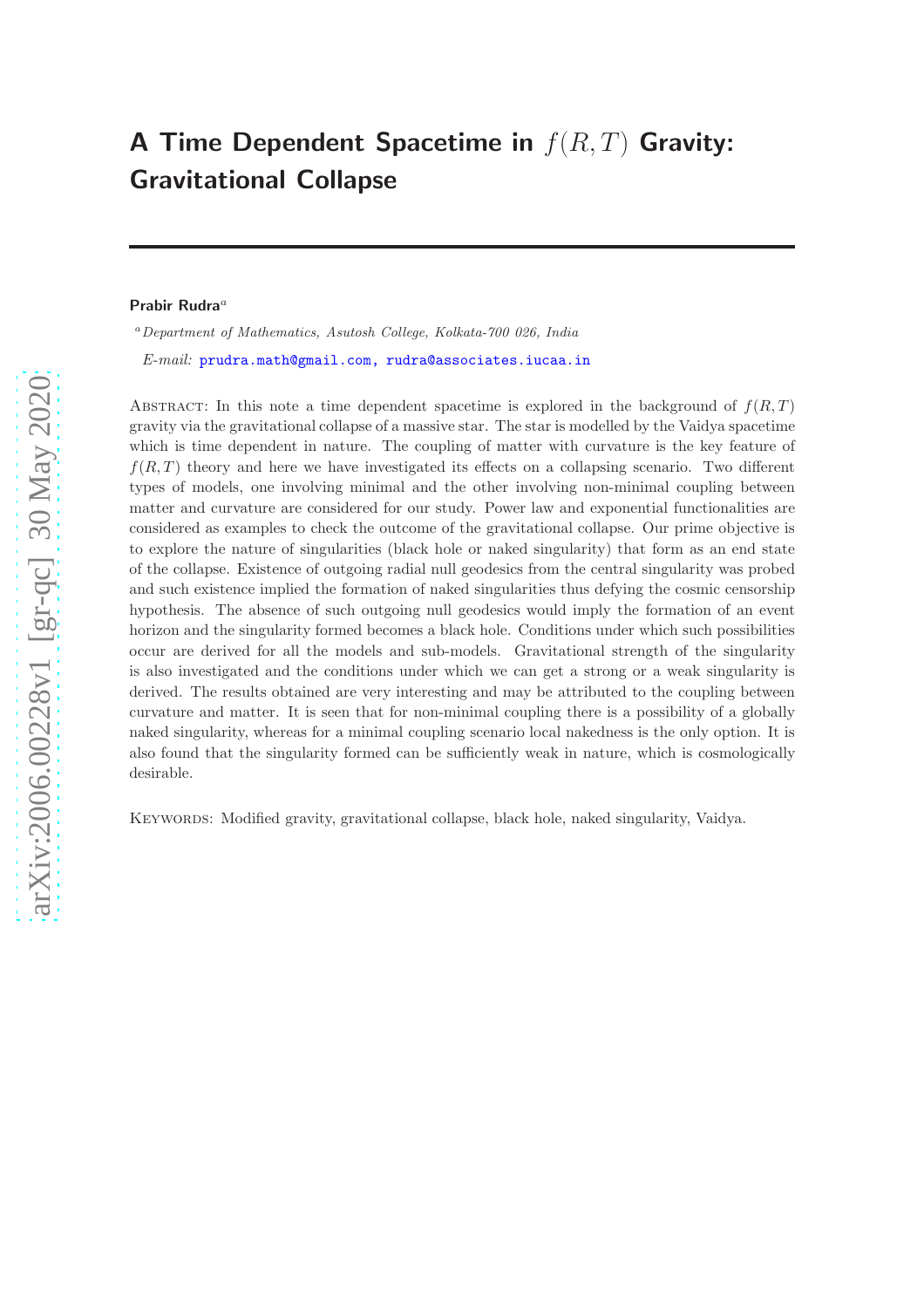# Contents

| $\mathbf{1}$   | Introduction                                                        |                                                    |                  |  |
|----------------|---------------------------------------------------------------------|----------------------------------------------------|------------------|--|
| $\bf{2}$       | Vaidya spacetime in $f(R,T)$ gravity                                |                                                    |                  |  |
|                | 2.1                                                                 | Field equations                                    | $\bf 5$          |  |
|                |                                                                     | Model-1: $f(R,T) = f_1(R) + f_2(T)$<br>2.1.1       | $\boldsymbol{6}$ |  |
|                |                                                                     | Model-2: $f(R,T) = f_1(R) + f_2(R)f_3(T)$<br>2.1.2 | $\boldsymbol{6}$ |  |
|                | 2.2                                                                 | Solution of the system                             | $\overline{7}$   |  |
|                |                                                                     | 2.2.1<br>$Model-1$                                 | $\overline{7}$   |  |
|                |                                                                     | 2.2.2<br>Model-2                                   | 9                |  |
| 3              | <b>Gravitational Collapse</b>                                       |                                                    |                  |  |
|                | 3.1                                                                 | $Model-1$                                          | 12               |  |
|                |                                                                     | 3.1.1<br>$Case-1$                                  | 12               |  |
|                |                                                                     | 3.1.2<br>$Case-2$                                  | 13               |  |
|                |                                                                     | 3.1.3<br>$Case-3$                                  | 13               |  |
|                |                                                                     | $Case-4$<br>3.1.4                                  | 14               |  |
|                | $3.2\,$                                                             | Model-2                                            | 14               |  |
|                |                                                                     | 3.2.1<br>$Case-1$                                  | 14               |  |
|                |                                                                     | 3.2.2<br>$Case-2$                                  | <b>16</b>        |  |
|                |                                                                     | 3.2.3<br>$Case-3$                                  | 16               |  |
|                |                                                                     | 3.2.4<br>$Case-4$                                  | 17               |  |
|                | 3.3                                                                 | Numerical Analysis                                 | 18               |  |
| $\overline{4}$ | Strength of the singularity (Curvature growth near the singularity) |                                                    |                  |  |
|                | 4.1                                                                 | $Model-1$                                          | $20\,$           |  |
|                |                                                                     | 4.1.1<br>$Case-1$                                  | $20\,$           |  |
|                |                                                                     | 4.1.2<br>$Case-2$                                  | <b>20</b>        |  |
|                |                                                                     | 4.1.3<br>$Case-3$                                  | <b>20</b>        |  |
|                |                                                                     | $Case-4$<br>4.1.4                                  | $20\,$           |  |
|                | 4.2                                                                 | $Model-2$                                          | <b>20</b>        |  |
|                |                                                                     | 4.2.1<br>$Case-1$                                  | <b>20</b>        |  |
|                |                                                                     | 4.2.2<br>$Case-2$                                  | 21               |  |
|                |                                                                     | 4.2.3<br>$Case-3$                                  | 21               |  |
|                |                                                                     | 4.2.4<br>$Case-4$                                  | 21               |  |
| $5^{\circ}$    | <b>Conclusion and Discussion</b><br>21                              |                                                    |                  |  |
| 6              |                                                                     | Appendix                                           | 23               |  |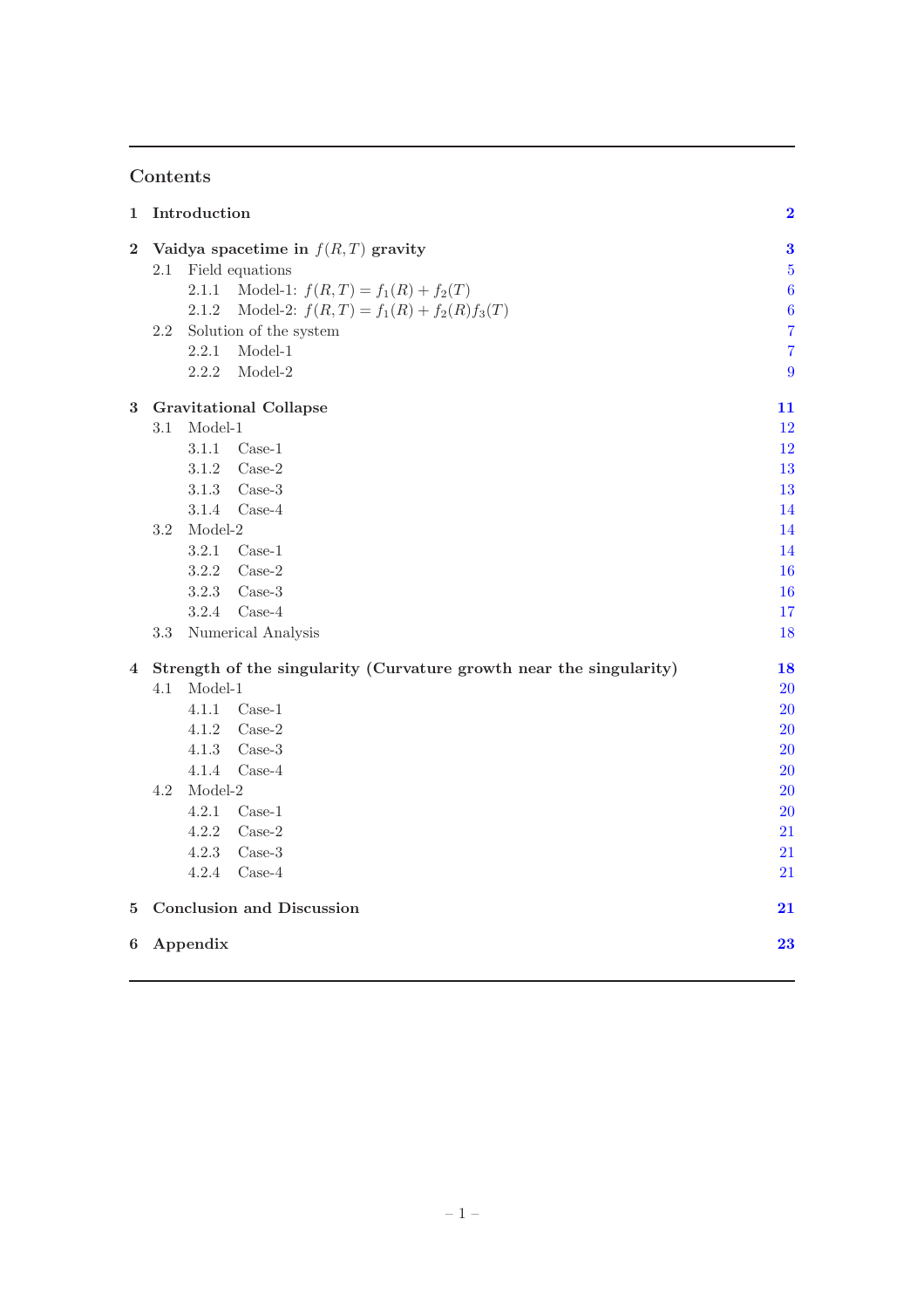#### <span id="page-2-0"></span>1 Introduction

For the last two decades we have been aware of the fact that our universe has entered into a phase of accelerated expansion  $[1, 2]$  $[1, 2]$  $[1, 2]$ . Although this came as a total surprise to the scientific community, extensive research have been able to put some meaning to this observed phenomenon over the years. It is a widely known fact that this cosmic acceleration can be explained via two different theoretical frameworks. One is the theory of dark energy (DE) that recasts the matter content of the universe to some exotic substance possessing negative pressure. The other way is to modify Einstein's theory of gravity leading to modified gravity theories. The reader may refer to Refs.[\[3](#page-24-2)[–5](#page-24-3)] for extensive reviews on modified gravity theories and to the Ref.[\[6](#page-24-4)] for a detailed review on DE.

One of the most popular way to modify Einstein's gravity is by replacing the Ricci scalar  $R$ in the gravity Lagrangian of the Einstein-Hilbert action of general relativity (GR) by an analytic function of R, i.e.  $f(R)$ , which gives rise to  $f(R)$  gravity theory. Extensive reviews on  $f(R)$ gravity can be found in Refs.[\[7,](#page-24-5) [8](#page-24-6)]. In Ref.[\[9](#page-24-7)] the authors proposed an even more generic class of models by considering the gravitational lagrangian as an analytic function of Ricci scalar R and matter Lagrangian  $L_m$ , paving the path for  $f(R, L_m)$  theories. Further developments in  $f(R, L_m)$ theories can be found in Refs.[\[10](#page-24-8)[–12\]](#page-24-9). In Ref.[\[13](#page-24-10)] Harko et al. proposed the  $f(R, T)$  theory, where the matter Lagrangian is given by the trace T of the energy-momentum tensor  $T_{\mu\nu}$ . So here the gravitational Lagrangian is an analytic function of two scalar invariants, namely the Ricci scalar R and the trace of the energy-momentum tensor  $T$ . Here the contributions of  $T$  will come from the matter content of the universe. As a result it is found that the field equations of  $f(R,T)$ theory depends on a source term, which is given by the variation of the energy-momentum tensor with respect to the metric. This will in turn depend on the matter Lagrangian or the nature of matter content of the universe. So it is obvious that for different types of matter, such as scalar fields, perfect fluid, electromagnetic field, etc. we will get different set of field equations. From the form of the function, it is obvious that this theory involves coupling between matter and geometry. So by studying this theory one can probe such coupling effects and their consequences on various astrophysical and cosmological phenomenon. It is seen that the covariant divergence of the energymomentum tensor is non-zero for this model, which leads to non-geodesic motion of the massive test particles. This is because the coupling effects between matter and geometry induces an extra acceleration on the particles. Thermodynamics in  $f(R, T)$  gravity was studied by Sharif and Zubair in [\[14](#page-24-11)]. Cosmological Evolution in  $f(R, T)$  theory with collisional matter was studied in Ref.[\[15](#page-24-12)]. In Ref. [\[16\]](#page-24-13) cosmic coincidence problem was studied in the background of  $f(R, T)$  gravity. Cosmological models in  $f(R, T)$  theories as phase space was explored in [\[17\]](#page-24-14). Dynamics of scalar perturbations in  $f(R,T)$  gravity was studied by Alvarenga et al. in [\[18\]](#page-24-15). Gravastars in  $f(R,T)$  gravity was studied in Ref.[\[19\]](#page-25-0). Dark matter from  $f(R, T)$  gravity was investigated by the authors in [\[20\]](#page-25-1). Propagation of polar gravitational waves in  $f(R, T)$  scenario was explored in [\[21\]](#page-25-2). Dynamical behavior of the Tolman metrics in  $f(R, T)$  gravity was studied by Hansraj and Banerjee in [\[22\]](#page-25-3).

Gravitational collapse is a key astrophysical phenomenon that helps us to understand various aspects of the universe such as structure formation, properties of stars, formation of black holes, white dwarfs, neutron stars, etc. A star undergoes a gravitational collapse due to its own mass at the end of its life cycle, when it has exhausted all its nuclear fuel. During its collapse journey there are various stages at which the collapse may stop, depending on the initial mass of the collapsing star. If the star is massive i.e. mass  $> 20M_{\odot}$  ( $M_{\odot}$  represents solar mass), then the collapse does not come to a halt at any of the intermediate stages (such as white dwarf or neutron star), but directly proceeds to form a singularity such as a black hole (BH). The study of gravitational collapse started with Oppenheimer and Snyder [\[23\]](#page-25-4) in 1939 when they explored the gravitational collapse of a dust cloud modelled by a static Schwarzschild exterior and Friedmann interior. Following this, Tolman [\[24](#page-25-5)] and Bondi [\[25\]](#page-25-6) studied the collapse of spherically symmetric inhomogeneous distribution of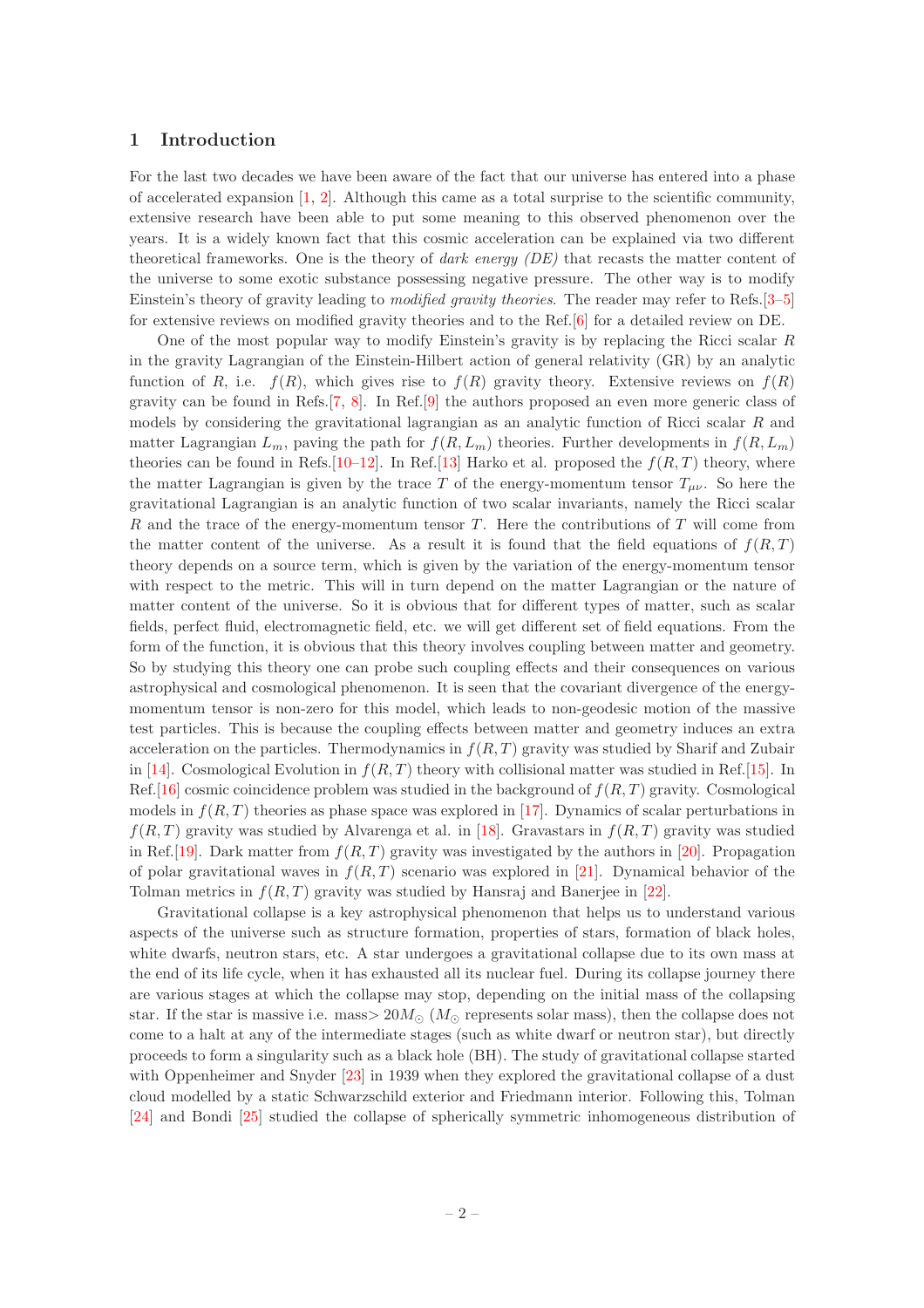dust. Subsequently a lot of interest was generated in this subject and numerous work related to this can be found in literature. Some reviews in gravitational collapse can be found in Refs.[\[26,](#page-25-7) [27\]](#page-25-8). Roger Penrose in 1969 proposed cosmic censorship hypothesis (CCH) [\[28\]](#page-25-9), where he stated that any cosmological singularity will always be covered by an event horizon, thus censoring the singularity from an external observer. Such a singularity (popularly called a *black hole*) is associated with permanent loss of physical information allowing multiple physical states to devolve into a single state. This is known as the black hole information loss paradox [\[29](#page-25-10)[–32\]](#page-25-11). Over the years, in the absence of a formidable proof of CCH, scientists started questioning its validity. As a consequence, a search was initiated that will culminate in the discovery of a singularity that will be free from any event horizon. This type od singularity will not only disprove CCH but also in the absence of information loss it will enhance our knowledge about gravity. Such a singularity is named as a naked singularity (NS) [\[33](#page-25-12)[–44\]](#page-25-13) which is considered to be a crucial tool in the formulation of an effective theory of quantum gravity.

The first effective relativistic line element representing the spacetime of a realistic star was given by P. C. Vaidya [\[45\]](#page-25-14) in 1951. It represented the radiation for a non-static mass, thus generalizing the static solution of Schwarzschild. Schwarzschild's solution basically represented the spacetime around a spherically symmetric cold dark body with a constant mass. So it is obvious that it could never model the spacetime outside a star. This is the problem that was addressed by Vaidya in his phenomenal paper [\[45\]](#page-25-14) of 1951. The solution proposed by Vaidya was termed as Vaidya spacetime and is often referred to as the *shining or radiating Schwarzschild metric*. It should be noted that the basic difference between the two metrics is that the constant mass parameter in the Schwarzschild metric is replaced by a time dependent mass parameter in the Vaidya metric, which consequently becomes a time dependent spacetime. Notable studies in Vaidya metric can be found in the Refs.[\[46](#page-25-15)[–54\]](#page-25-16).

Here we are interested in exploring the gravitational collapse of a massive star modelled by the Vaidya metric in the background of  $f(R, T)$  gravity. Collapsing scenario in the presence of coupling between matter and curvature is expected to be an interesting proposition. Moreover the behaviour of Vaidya spacetime has never been explored in the background of  $f(R,T)$  gravity. So there is more than enough motivation for attempting this work. We will basically focus on the nature of the singularity formed (BH or NS) as the end state of the collapse. We will report the conditions under which these singularities can form in a comparative manner. We hope to obtain interesting and new results in our collapsing scheme in the background of curvature-matter coupling. In the next section we will report the basic equations of Vaidya spacetime in  $f(R, T)$  gravity and find solutions for the system. In section III we will explore the collapsing scenario of a massive star. Section IV will deal with the strength of the singularity formed and finally the paper will end with a detailed discussion and conclusion in section V.

# <span id="page-3-0"></span>2 Vaidya spacetime in  $f(R,T)$  gravity

The Einstein-Hilbert action for general relativity is given by,

$$
S_{EH} = \frac{1}{2\kappa} \int R\sqrt{-g}d^4x \tag{2.1}
$$

where  $\kappa \equiv 8\pi$ , g is the determinant of the metric and R is the Ricci scalar (we have considered  $G=c=1$ ). We replace the Ricci scalar, R in the above action by a generalized function of R to get the action for  $f(R)$  gravity [\[7,](#page-24-5) [8\]](#page-24-6),

<span id="page-3-1"></span>
$$
S = \frac{1}{2\kappa} \int f(R)\sqrt{-g}d^4x \tag{2.2}
$$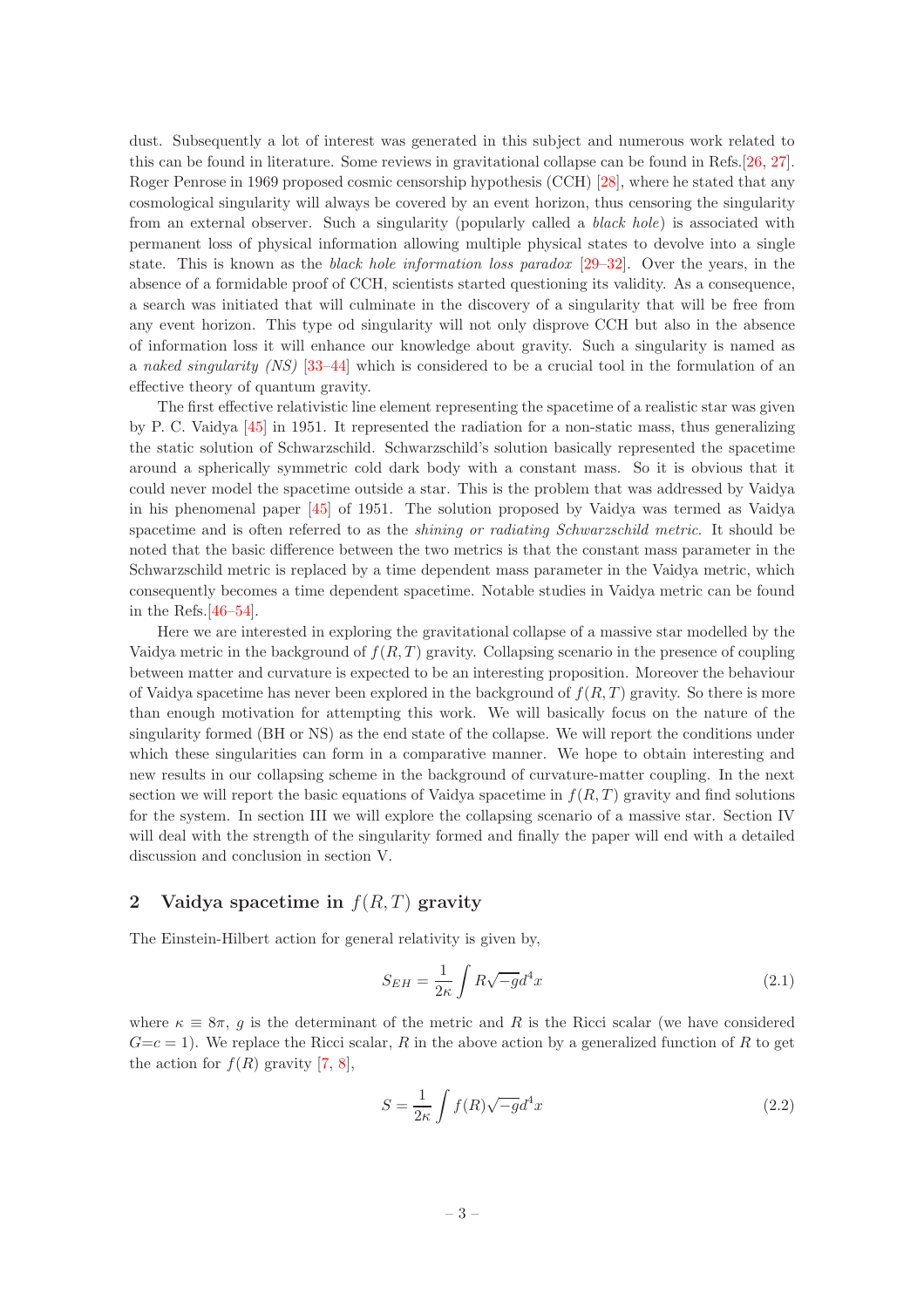Taking the action [\(2.2\)](#page-3-1) and adding a matter term  $S_M$ , the total action for  $f(R)$  gravity takes the form,

$$
S_{f(R)} = \frac{1}{2\kappa} \int f(R)\sqrt{-g}d^4x + \int \mathcal{L}_m \sqrt{-g}d^4x \tag{2.3}
$$

where  $\mathcal{L}_m$  is the matter Lagrangian and the second integral on the R.H.S is  $S_M$  representing the matter fields. To obtain the action for  $f(R, T)$  gravity we further modify the action for  $f(R)$  gravity by introducing the trace of the energy-momentum tensor  $T_{\mu\nu}$  in the gravity Lagrangian as follows [\[13](#page-24-10)],

$$
S_{f(R,T)} = \frac{1}{2\kappa} \int f(R,T)\sqrt{-g}d^4x + \int \mathcal{L}_m \sqrt{-g}d^4x \tag{2.4}
$$

Here  $f(R, T)$  is an arbitrary function of the Ricci scalar R and the trace T of the energy-momentum tensor  $T_{\mu\nu}$ . The energy-momentum tensor is defined as [\[55](#page-25-17)],

$$
T_{\mu\nu} = -\frac{2}{\sqrt{-g}} \frac{\delta(\sqrt{-g}\mathcal{L}_m)}{\delta g^{\mu\nu}} \tag{2.5}
$$

The trace of this tensor can be given as  $T = g^{\mu\nu}T_{\mu\nu}$ . Taking variation with respect to the metric we get the field equations for  $f(R,T)$  gravity as,

<span id="page-4-0"></span>
$$
f_R(R,T)R_{\mu\nu} - \frac{1}{2}f(R,T)g_{\mu\nu} + (g_{\mu\nu}\Box - \nabla_{\mu}\nabla_{\nu})f_R(R,T) = \kappa T_{\mu\nu} - f_T(R,T)T_{\mu\nu} - f_T(R,T)\Theta_{\mu\nu}
$$
 (2.6)

where  $\Theta_{\mu\nu}$  is given by,

$$
\Theta_{\mu\nu} \equiv g^{\alpha\beta} \frac{\delta T_{\alpha\beta}}{\delta g^{\mu\nu}} \tag{2.7}
$$

In the field equations  $\nabla_{\mu}$  denotes covariant derivative associated with the Levi-Civita connection of the metric and  $\Box \equiv \nabla^{\mu} \nabla_{\mu}$  is the D'Alembertian operator. Moreover we have denoted  $f_R(R,T)$  $\partial f(R,T)/\partial R$  and  $f_T(R,T) = \partial f(R,T)/\partial T$ . The tensor  $\Theta_{\mu\nu}$  can be calculated as,

$$
\Theta_{\mu\nu} = -2T_{\mu\nu} + g_{\mu\nu}\mathcal{L}_m - 2g^{\alpha\beta}\frac{\partial^2 \mathcal{L}_m}{\partial g^{\mu\nu}\partial g^{\alpha\beta}}\tag{2.8}
$$

It is seen that the above tensor depends on the matter lagrangian. For perfect fluid the above tensor becomes,

$$
\Theta_{\mu\nu} = -2T_{\mu\nu} + pg_{\mu\nu} \tag{2.9}
$$

The Vaidya metric in the advanced time coordinate system is given by,

<span id="page-4-1"></span>
$$
ds^{2} = f(t, r)dt^{2} + 2dt dr + r^{2} (d\theta^{2} + \sin^{2} \theta d\phi^{2})
$$
\n(2.10)

where  $f(t,r) = -\left(1 - \frac{m(t,r)}{r}\right)$  $\left(\frac{t,r}{r}\right)$  and using the units  $G = c = 1$ . The total energy momentum tensor of the field equation [\(2.6\)](#page-4-0) is given by the following sum,

$$
T_{\mu\nu} = T_{\mu\nu}^{(n)} + T_{\mu\nu}^{(m)} \tag{2.11}
$$

where  $T^{(n)}_{\mu\nu}$  and  $T^{(m)}_{\mu\nu}$  are the contributions from the Vaidya null radiation and perfect fluid respectively defined as,

$$
T_{\mu\nu}^{(n)} = \sigma l_{\mu} l_{\nu} \tag{2.12}
$$

and

$$
T_{\mu\nu}^{(m)} = (\rho + p)(l_{\mu}\eta_{\nu} + l_{\nu}\eta_{\mu}) + pg_{\mu\nu}
$$
\n(2.13)

where ' $\rho'$  and 'p' are the energy density and pressure for the perfect fluid and ' $\sigma'$  is the energy density corresponding to Vaidya null radiation. In the co-moving co-ordinates  $(t, r, \theta_1, \theta_2, ..., \theta_n)$ ,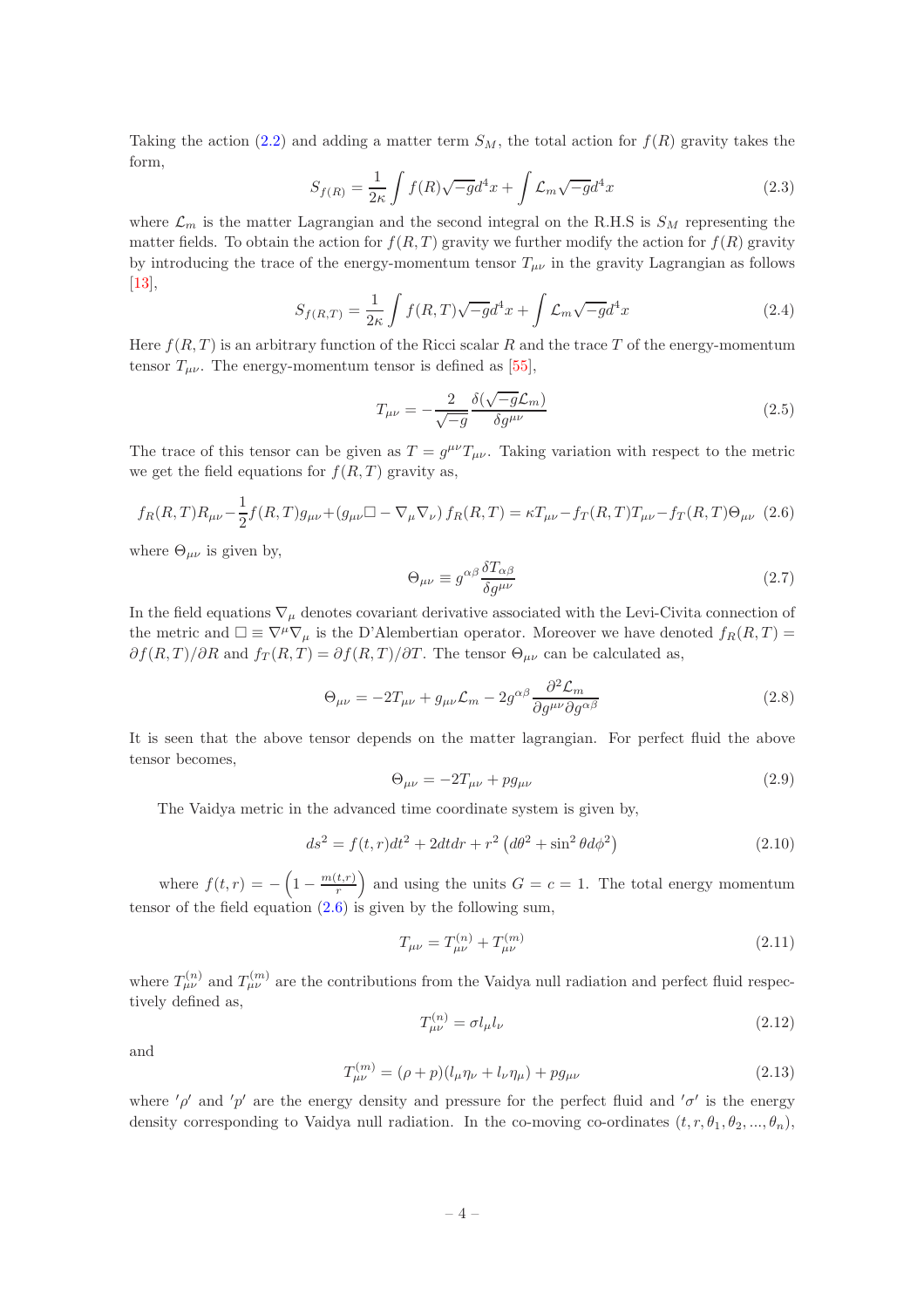the two eigen vectors of energy-momentum tensor namely  $l_{\mu}$  and  $\eta_{\mu}$  are linearly independent future pointing null vectors having components

$$
l_{\mu} = (1, 0, 0, 0) \quad \text{and} \quad \eta_{\mu} = \left(\frac{1}{2}\left(1 - \frac{m}{r}\right), -1, 0, 0\right) \tag{2.14}
$$

and they satisfy the relations

$$
l_{\lambda}l^{\lambda} = \eta_{\lambda}\eta^{\lambda} = 0, l_{\lambda}\eta^{\lambda} = -1
$$
\n(2.15)

Therefore, the non-vanishing components of the total energy-momentum tensor will be as follows

<span id="page-5-1"></span>
$$
T_{00} = \sigma + \rho \left( 1 - \frac{m(t, r)}{r} \right), \quad T_{01} = -\rho
$$
  

$$
T_{22} = pr^2, \quad T_{33} = pr^2 \sin^2 \theta
$$
 (2.16)

Here we consider matter in the form of perfect barotropic fluid given by the equation of state

<span id="page-5-2"></span>
$$
p = \omega \rho \tag{2.17}
$$

where ' $\omega$ ' is the barotropic parameter.

The non-vanishing components of the Ricci tensors are given by,

$$
R_{00} = \frac{(m-r) m'' + 2\dot{m}}{2r^2}, \qquad R_{01} = R_{10} = \frac{m''}{2r}
$$

<span id="page-5-3"></span>
$$
R_{22} = m', \quad R_{33} = m' \sin^2 \theta \tag{2.18}
$$

where  $\therefore$  and  $\prime$  represents the derivatives with respect to time coordinate  $'t'$  and radial coordinate  $'r'$  respectively. For this system the Ricci scalar becomes,

<span id="page-5-4"></span>
$$
R = \frac{2m' + rm''}{r^2}
$$
\n(2.19)

The trace of the energy momentum tensor is calculated as,

$$
T = g^{\mu\nu} T_{\mu\nu} = 2 \left(\omega - 1\right) \rho \tag{2.20}
$$

The relation between density and mass is considered as [\[56\]](#page-26-0),

$$
\rho = n \times m(t, r) \tag{2.21}
$$

where  $n > 0$  is the particle number density.

## <span id="page-5-0"></span>2.1 Field equations

Now we consider some particular classes of  $f(R,T)$  modified gravity models, which are obtained by some explicit functional forms of  $f(R, T)$ . Since the field equations depend on the nature of matter through the tensor  $\Theta_{\mu\nu}$ , here we will consider the field equations for a perfect fluid source, which will be our field of interest in this study, as discussed in the previous section. On a broad sense we are going to discuss two types of models.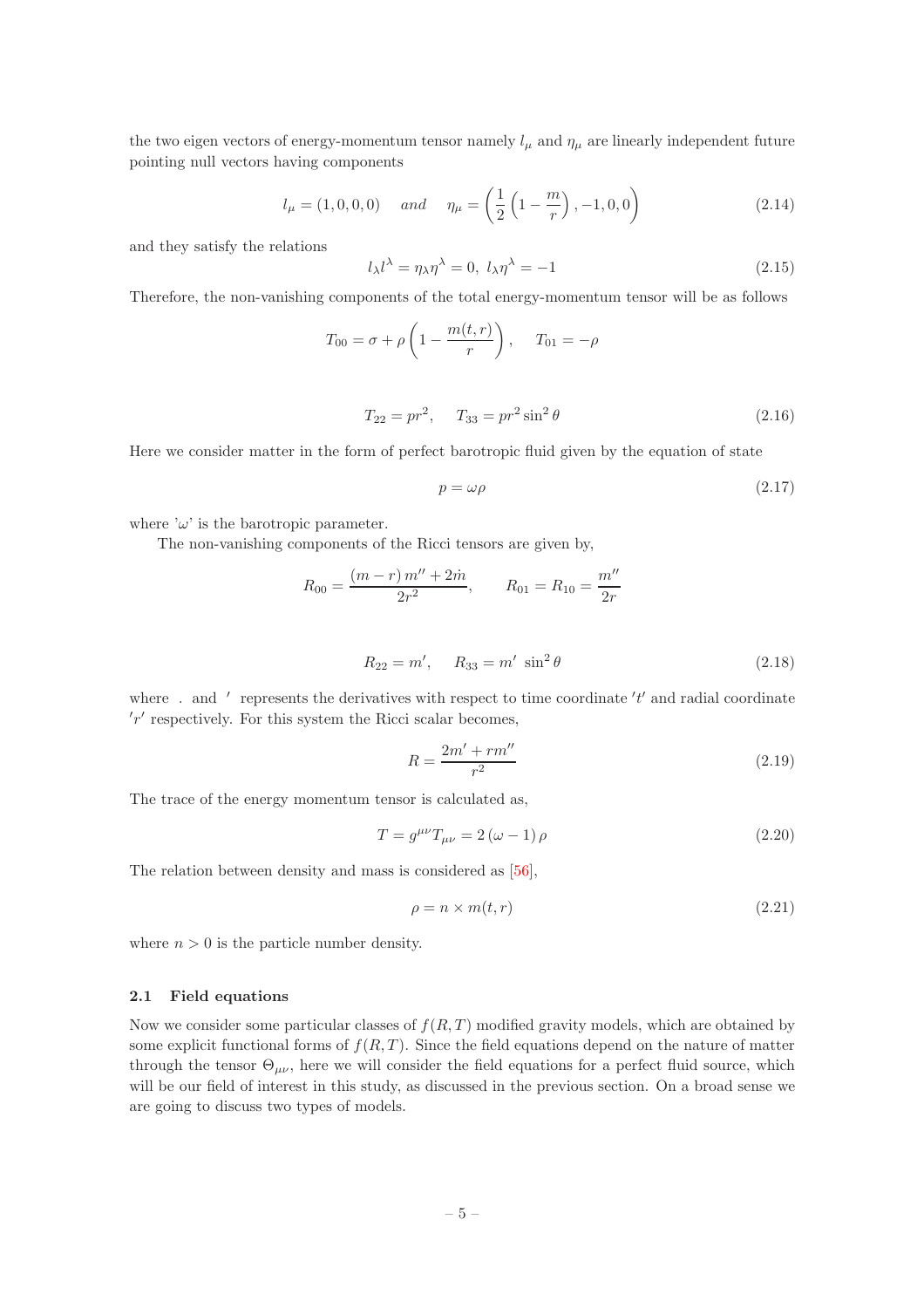## <span id="page-6-0"></span>**2.1.1** Model-1:  $f(R, T) = f_1(R) + f_2(T)$

Here we consider models of the form  $f(R, T) = f_1(R) + f_2(T)$ , where  $f_1(R)$  and  $f_2(T)$  are arbitrary functions of R and T respectively. It is straightforward to see that for  $f_1(R) = R$  and  $f_2(T) = 0$ , we can retrieve GR from this model. Using  $Eq.(2.6)$  $Eq.(2.6)$ , the gravitational field equations for this model is given by,

$$
f'_{1}(R)R_{\mu\nu} - \frac{1}{2}f_{1}(R)g_{\mu\nu} + (g_{\mu\nu}\Box - \nabla_{\mu}\nabla_{\nu})f'_{1}(R) = \kappa T_{\mu\nu} + f'_{2}(T)T_{\mu\nu} + \left[f'_{2}(T)p + \frac{1}{2}f_{2}(T)\right]g_{\mu\nu}
$$
(2.22)

where ' represents derivative with respect to the argument. Now using the Vaidya metric given in Eq.[\(2.10\)](#page-4-1) and using Eqs.[\(2.16\)](#page-5-1), [\(2.17\)](#page-5-2), [\(2.18\)](#page-5-3) and [\(2.19\)](#page-5-4) in Eq.[\(2.25\)](#page-6-2), we compute all the components of the Einstein's field equations for this model (taking  $\kappa = 1$ ). Here we report the (01), (22) and (33) components of the field equations which will be used in our analysis. The rest of the components are reported in the appendix section of the paper.

## 1. The (01)-component of field equations is given by,

$$
-r\left\{f_1(R) + f_2(T) - 2\rho\left(1 + f_2'(T) - \omega f_2'(T)\right)\right\} + f_1'(R)m'' = 0\tag{2.23}
$$

## 2. The  $(22)$  and  $(33)$  components of field equations are given by,

$$
r^{2}[f_{1}(R) + f_{2}(T) + 2\omega\rho + 4f'_{2}(T)\omega\rho] - 2f'_{1}(R)m' = 0
$$
\n(2.24)

The above equations along with the ones reported in the appendix are the Einstein's field equations for  $f(R,T)$  gravity in the time dependent Vaidya spacetime for the first model.

# <span id="page-6-1"></span>**2.1.2** Model-2:  $f(R,T) = f_1(R) + f_2(R)f_3(T)$

Now we consider a second model given by  $f(R,T) = f_1(R) + f_2(R)f_3(T)$ , where  $f_i(R)$ ,  $i = 1, 2$  are arbitrary functions of R and  $f_3(T)$  is an arbitrary function of T. Here the scalar invariants R and T are non-minimally coupled to each other via the second term. In order to realize GR from this model, we should have  $f_1(R) = R$  and either or both of  $f_2(R)$  and  $f_3(T)$  equal to zero. We may also take  $f_1(R) = 0, f_2(R) = R$  and  $f_3(T) = 1$  to get GR from this model. Using Eq.[\(2.6\)](#page-4-0), the gravitational field equations for this model is given by,

<span id="page-6-2"></span>
$$
R_{\mu\nu} [f'_1(R) + f'_2(R)f_3(T)] - \frac{1}{2}f_1(R)g_{\mu\nu} + (g_{\mu\nu}\Box - \nabla_{\mu}\nabla_{\nu})[f'_1(R) + f'_2(R)f_3(T)]
$$
  

$$
= \kappa T_{\mu\nu} + f_2(R)f'_3(T)T_{\mu\nu} + f_2(R)\left[f'_3(T)p + \frac{1}{2}f_3(T)\right]g_{\mu\nu}
$$
(2.25)

Like the previous model here also we report the necessary components of the field equations for the second model (taking  $\kappa = 1$ ):

# 1. The (01)-component of field equations is given by,

$$
-r[f_1(R) - 2\rho + f_2(R) \{f_3(T) + 2f'_3(T)\rho(\omega - 1)\}]+ (f'_1(R) + f'_2(R)f_3(T)) m'' = 0 \qquad (2.26)
$$

# 2. The  $(22)$  and  $(33)$  components of field equations are given by,

$$
r^{2}(f_{1}(R) + f_{2}(R)f_{3}(T) + 2\omega\rho + 4f_{2}(R)f'_{3}(T)\omega\rho) - 2(f'_{1}(R) + f'_{2}(R)f_{3}(T))m' = 0
$$
\n(2.27)

The rest of the components are reported in the appendix section. The above equations along with the ones reported in the appendix are the Einstein's field equations for  $f(R,T)$  gravity in the time dependent Vaidya spacetime for the second model.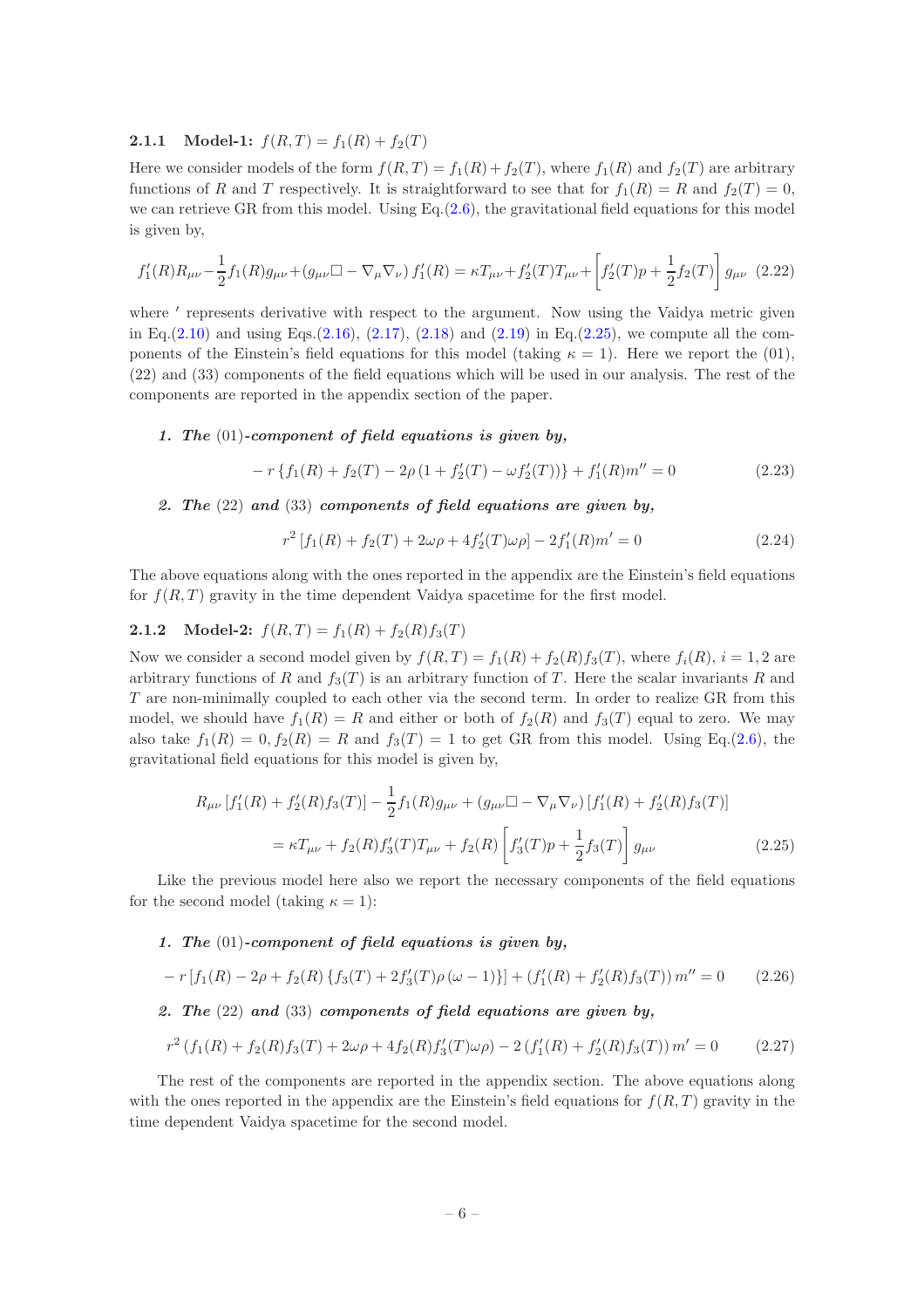#### <span id="page-7-0"></span>2.2 Solution of the system

In this section we will proceed to find solutions of the above systems. In order to do that, we will have to consider special forms for the arbitrary functions of  $R$  and  $T$  as examples. We will do this for both the models studied in the previous section.

#### <span id="page-7-1"></span>2.2.1 Model-1

Here we have consider four different toy models as examples in order to solve the field equations. The model involves arbitrary functions of  $R$  and  $T$  coupled in a minimal way. The functional forms used in the toy models are basically power law and exponential forms, which are observationally the most favoured models with constraints imposed on their free parameters.

**Case-1:**  $f_1(R) = g_1 R^{\beta_1}$ ,  $f_2(T) = g_2 T^{\beta_2}$ , where  $g_1, \beta_1, g_2, \beta_2$  are constants.

Here we have chosen power law forms for both  $f_1(R)$  and  $f_2(T)$ . For our convenience we call this the double-power (DP) model. For  $g_2 = 0$  and  $g_1 = \beta_1 = 1$ , we get back GR from this model. For this case, the 22 or 33 component of the field equations give the following differential equation,

$$
\frac{1}{r^2} \left[ g_1 \left\{ 2 \left( \beta_1 - 1 \right) m' - r m'' \right\} \left\{ \frac{2m' + r m''}{r^2} \right\}^{\beta_1 - 1} \right] + \frac{1}{1 - \omega} \left[ 2^{\beta^2} g_2 \left( 2\beta_2 \omega + \omega - 1 \right) \left\{ n \left( \omega - 1 \right) m \right\}^{\beta_2} \right]
$$

$$
- 2n\omega m = 0 \tag{2.28}
$$

Solving the above differential equation for  $\beta_1 = \beta_2 = 1$  we get,

<span id="page-7-2"></span>
$$
m(t,r) = h_1(t) AiryAi\left[2^{1/3}r\left\{\frac{n(g_2 - \omega - 3g_2\omega)}{g_1}\right\}^{1/3}\right] + h_2(t) AiryBi\left[2^{1/3}r\left\{\frac{n(g_2 - \omega - 3g_2\omega)}{g_1}\right\}^{1/3}\right]
$$
(2.29)

where  $AiryAi$  and  $AiryBi$  are the two Airy functions (see appendix) and  $h_1(t)$ ,  $h_2(t)$  are arbitrary functions of time which arises from integration. We would like to mention here that the imposed conditions  $\beta_1 = \beta_2 = 1$  are necessary to get a solution of this system by the known mathematical methods.

Now the 01 component of the field equations gives the differential equation,

$$
2nr^{2}m - 2^{\beta_{2}}g_{2}r^{2}\left(1+\beta_{2}\right)\left\{n\left(\omega-1\right)m\right\}^{\beta_{2}} + g_{1}\left(\frac{2m'+rm''}{r^{2}}\right)^{\beta_{1}-1}\left\{r\left(\beta_{1}-1\right)m'' - 2m'\right\} = 0\tag{2.30}
$$

Solving this equation for  $\beta_1 = \beta_2 = 1$  we get,

<span id="page-7-3"></span>
$$
m(t,r) = h_3(t)e^{\frac{nr^3(1-2g_2(\omega-1))}{3g_1}}
$$
\n(2.31)

where  $h_3(t)$  is an arbitrary function of time. For some values of the arbitrary functions it is expected that the solutions given by Eqs. $(2.29)$  and  $(2.31)$  will match. In fact it has been checked that both these solutions give rise to similar scenarios in the gravitational collapse scheme which we are going to introduce in the next section. So we are going adopt one of these solutions depending upon the nature of genericity of the solution. Since the solution given by Eq. $(2.29)$  has two arbitrary functions we will use this for our collapse study simply because it is more general in nature and can easily generate the other solution for some well chosen initial conditions. From here on, we will only concentrate on the differential equation and the solution obtained from the 22 or 33 component of the field equations for the reason discussed above. Now that we have obtained the mass parameter,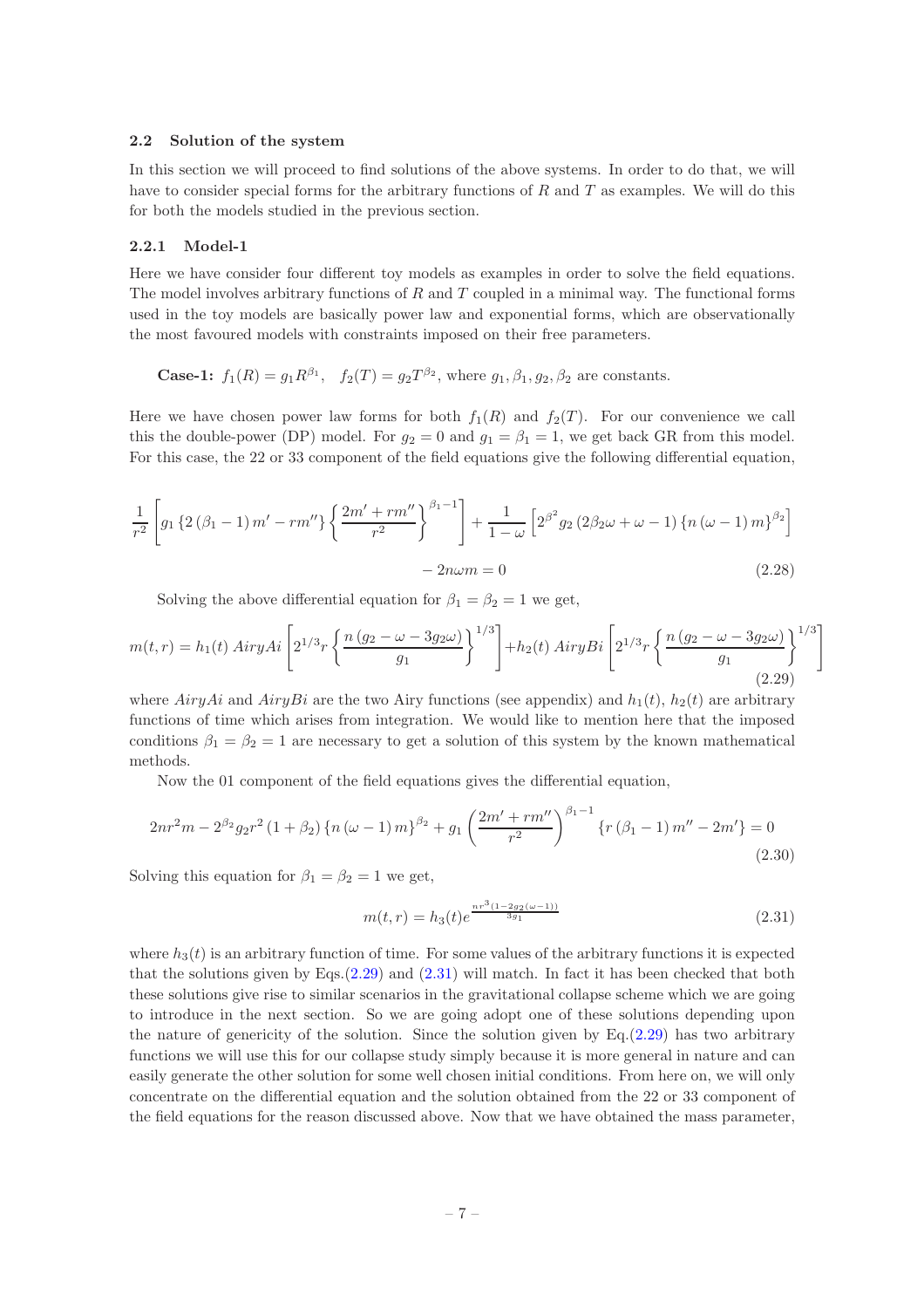using it in the Vaidya metric given in  $Eq.(2.10)$  $Eq.(2.10)$ , we can easily get the Vaidya spacetime for the corresponding model in  $f(R,T)$  gravity.

**Case-2:** 
$$
f_1(R) = g_1 e^{\beta_1 R}
$$
,  $f_2(T) = g_2 e^{\beta_2 T}$ , where  $g_1, \beta_1, g_2, \beta_2$  are constants.

Here we have chosen exponential forms for both  $f_1(R)$  and  $f_2(T)$ . For our convenience we call this the double-exponential (DE) model. Realizing GR from this model is difficult. Nevertheless an approximation will help us realize the scenario. Expanding  $e^{\beta_1 R}$  in Taylor's series and keeping the linear terms in R only, will help us realize GR for  $g_2 = 0, g_1 = 1$  and  $\beta_1 = \frac{R-1}{R}$ . For this case, the 22 or 33 component of the field equations gives us the differential equation,

$$
2nr^{2}\omega\left\{1+2g_{2}\beta_{2}e^{2n\beta_{2}(\omega-1)m}\right\}m+e^{\frac{\beta_{1}(2m'+rm'')}{r^{2}}}g_{1}\left(r^{2}-2\beta_{1}m'\right)+g_{2}r^{2}e^{2n\beta_{2}(\omega-1)m}=0\tag{2.32}
$$

This equation has got the unknown function  $m$  and its derivatives in exponential form. It is not possible to find a general solution of this equation. So we search for approximate solutions. We expand the exponentials in the first and the third term in Taylor series and take the linear terms only to get the following solution for  $\beta_1 = 0$ ,

<span id="page-8-0"></span>
$$
m(t,r) = \frac{g_2 n \beta_2 (1 - 3\omega) - n\omega + \sqrt{n^2 \left[\omega^2 + g_2^2 \beta_2^2 (1 + \omega)^2 + 2g_2 \beta_2 \omega \left\{3\omega - 4g_1 \beta_2 (\omega - 1) - 1\right\}\right]}}{8g_2 n^2 \beta_2^2 \omega (\omega - 1)}
$$
(2.33)

We see that this a constant solution for the mass parameter. Using this in Eq. $(2.10)$  we will get the Vaidya spacetime in  $f(R, T)$  gravity for this case.

**Case-3:** 
$$
f_1(R) = g_1 R^{\beta_1}
$$
,  $f_2(T) = g_2 e^{\beta_2 T}$ , where  $g_1, \beta_1, g_2, \beta_2$  are constants.

Here we have chosen power law for  $f_1(R)$  and exponential form for  $f_2(T)$ . For our convenience we call this the power-exponential (PE) model. For  $g_2 = 0$  and  $g_1 = \beta_1 = 1$ , we get back GR from this model. The 22 or 33 component of the field equations gives us the differential equation,

$$
2nr^{2}\left(1+2g_{2}\beta_{2}e^{2n\beta_{2}(\omega-1)m}\right)\omega m + e^{2n\beta_{2}(\omega-1)m}g_{2}r^{2} - g_{1}\left\{2\left(\beta_{1}-1\right)m'-rm''\right\}\left(\frac{2m'+rm''}{r^{2}}\right)^{\beta_{1}-1} = 0
$$
\n(2.34)

For  $\beta_1 = 1$  and  $\beta_2 = 0$  we get the following solution for the above differential equation,

$$
m(t,r) = \frac{1}{2n\omega} \left[ g_2 \pi A i r y A i' \left[ 2^{1/3} r \left( -\frac{n\omega}{g_1} \right)^{1/3} \right] Airy Bi \left[ -\frac{2^{1/3} n r \omega}{g_1 \left( -\frac{n\omega}{g_1} \right)^{2/3}} \right] - g_2 \pi Airy Ai \left[ -\frac{2^{1/3} n r \omega}{g_1 \left( -\frac{n\omega}{g_1} \right)^{2/3}} \right] \times
$$

<span id="page-8-1"></span>
$$
Airy Bi'\left[2^{1/3}r\left(-\frac{n\omega}{g_1}\right)^{1/3}\right]\right] + h_4(t) Airy Ai\left[-\frac{2^{1/3}nr\omega}{g_1\left(-\frac{n\omega}{g_1}\right)^{2/3}}\right] + h_5(t) Airy Bi\left[-\frac{2^{1/3}nr\omega}{g_1\left(-\frac{n\omega}{g_1}\right)^{2/3}}\right]
$$
\n(2.35)

where  $AiryAi'$ ,  $AiryBi'$  are derivatives of the Airy functions with respect to the argument and  $h_4(t)$ ,  $h_5(t)$  are arbitrary functions of time.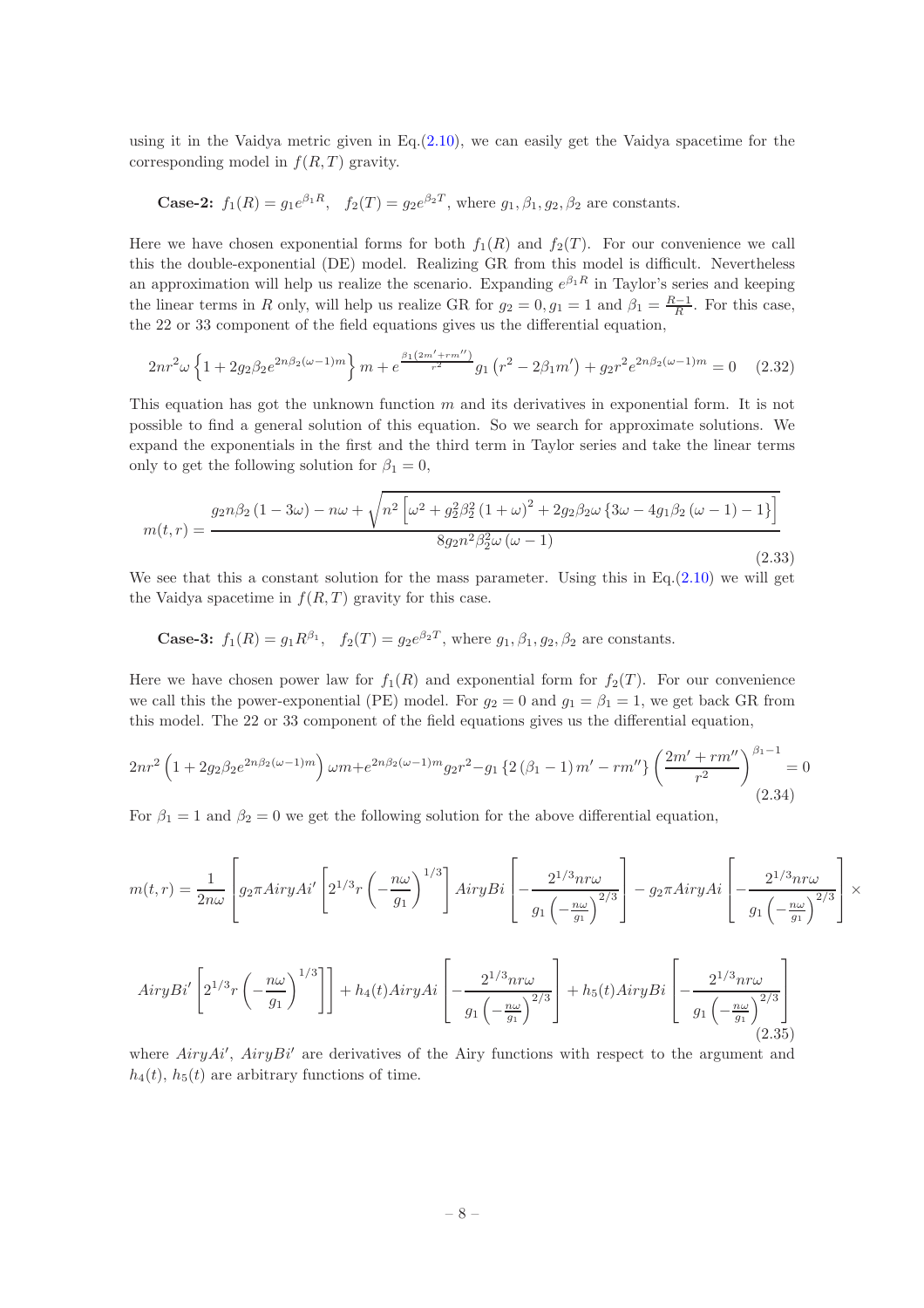**Case-4:**  $f_1(R) = g_1 e^{\beta_1 R}$ ,  $f_2(T) = g_2 T^{\beta_2}$ , where  $g_1, \beta_1, g_2, \beta_2$  are constants.

Here we have chosen exponential form for both  $f_1(R)$  and power law for  $f_2(T)$ . For our convenience we call this the exponential-power (EP) model. A similar scenario as discussed in case-2, will help us realize GR from this model. The 22 or 33 component of the field equations gives us the differential equation,

$$
r^{2}\left[-2n\omega m-\frac{2^{\beta_{2}}g_{2}\left(\omega+2\beta_{2}\omega-1\right)\left\{ n\left(\omega-1\right)m\right\} ^{\beta_{2}}}{\omega-1}\right]-g_{1}\left(r^{2}-2\beta_{1}m'\right)e^{\frac{\beta_{1}\left(2m'+rm''\right)}{r^{2}}}=0\quad(2.36)
$$

For  $\beta_1 = 0$  and  $\beta_2 = 1$  we get the following solution of the above equation,

<span id="page-9-1"></span>
$$
m(t,r) = -\frac{g_1}{2n\left(\omega + 3g_2\omega - g_2\right)}\tag{2.37}
$$

#### <span id="page-9-0"></span>2.2.2 Model-2

Now again we consider some special models as sub-cases in order to solve the field equations. The basic difference between this model with the previous one is that here the functions of  $R$  and  $T$  will be minimally coupled to each other which is observationally the more favoured model.

Case-1: 
$$
f_1(R) = g_1 R^{\beta_1}
$$
,  $f_2(R) = g_2 R^{\beta_2}$ ,  $f_3(T) = g_3 T^{\beta_3}$   $(g_1, \beta_1, g_2, \beta_2, g_3, \beta_3$  are constants)

Here we have considered power law forms for all the three functions. We call this the triplepower (TP) model. For  $g_1 = \beta_1 = 1$  and  $g_2 = 0$  or  $g_3 = 0$ , we can realize GR from this model. We may also realize GR for  $g_1 = \beta_3 = 0$  and  $g_2 = g_3 = \beta_2 = 1$ . The 22 or 33 component of the field equations gives us the differential equation,

$$
2n\omega m (2m' + rm'') + g_1 \left(\frac{2m' + rm''}{r^2}\right)^{\beta_1} \{2(1 - \beta_1) m' + rm''\} + \frac{2^{\beta_3} g_2 g_3 \{n(\omega - 1) m\}^{\beta_3} \left(\frac{2m' + rm''}{r^2}\right)^{\beta_2} \{2(\beta_2 + \omega - \beta_2 \omega + 2\beta_3 \omega - 1) m' + r(\omega + 2\beta_3 \omega - 1) m''\}}{\omega - 1} = 0
$$
\n(2.38)

A solution for the above differential equation can be obtained for  $\beta_1 = 1, \beta_3 = 2$  and  $\omega = 1$  which is given below,

<span id="page-9-2"></span>
$$
m(t,r) = h_6(t)AiryAi\left[-\frac{2^{1/3}nr}{g_1\left(-n/g_1\right)^{2/3}}\right] + h_7(t)AiryBi\left[-\frac{2^{1/3}nr}{g_1\left(-n/g_1\right)^{2/3}}\right]
$$
(2.39)

where  $h_6(t)$  and  $h_7(t)$  are arbitrary functions of time. This solution corresponds to early universe  $(\omega = 1)$  representing stiff perfect fluid.

**Case-2:** 
$$
f_1(R) = g_1 e^{\beta_1 R}
$$
,  $f_2(R) = g_2 e^{\beta_2 R}$ ,  $f_3(T) = g_3 T^{\beta_3}$   $(g_1, \beta_1, g_2, \beta_2, g_3, \beta_3)$  are constants)

This is the double-exponential-power (DEP) model. For this model the 22 or 33 component of the field equations yields the following differential equation,

$$
2nr^{2} (\omega - 1) \omega m + g_{1} (\omega - 1) \left( r^{2} e^{\frac{\beta_{1} (2m' + rm'')}{r^{2}}} - 2\beta_{1} e^{\beta_{1} R} m' \right) + 2^{\beta_{3}} g_{2} g_{3} \left\{ n (\omega - 1) m \right\}^{\beta_{3}} \times
$$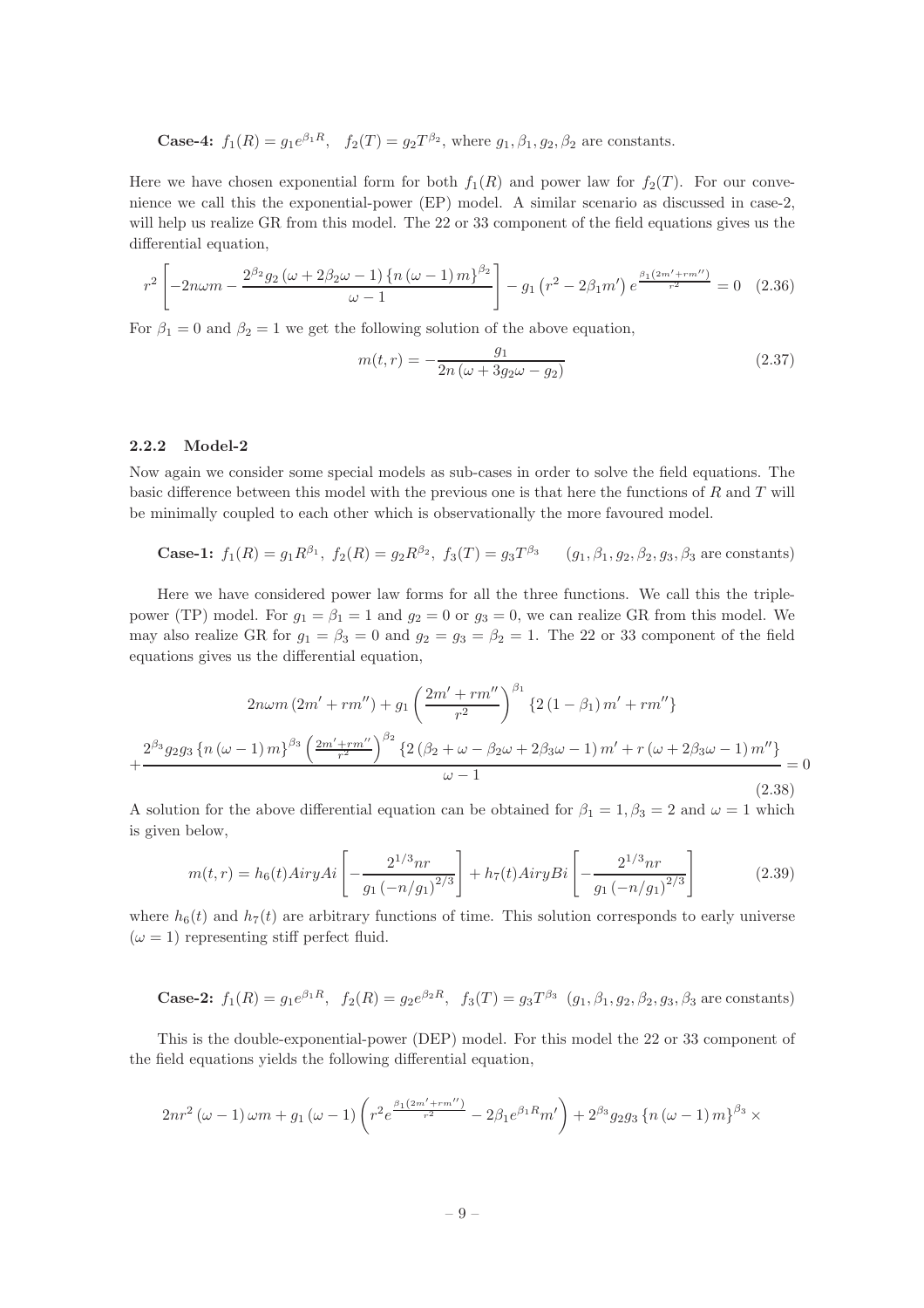$$
\left\{ r^2 \left( \omega + 3\beta_3 \omega - 1 \right) e^{\frac{\beta_2 \left( 2m' + rm'' \right)}{r^2}} - 2\beta_2 \left( \omega - 1 \right) e^{\beta_2 R} m' \right\} = 0 \tag{2.40}
$$

For  $\beta_1 = 0$ ,  $\beta_3 = 2$  and  $\omega = 1$  we get the following constant solution of the above equation,

<span id="page-10-0"></span>
$$
m(t,r) = -\frac{g_1}{2n} \tag{2.41}
$$

We see that this is a constant solution. Moreover this solution is valid in the early universe for a stiff perfect fluid ( $\omega = 1$ ).

**Case-3:** 
$$
f_1(R) = g_1 R^{\beta_1}
$$
,  $f_2(R) = g_2 R^{\beta_2}$ ,  $f_3(T) = g_3 e^{\beta_3 T}$   $(g_1, \beta_1, g_2, \beta_2, g_3, \beta_3$  are constants)

From the choice of the functions we can see that this is a double-power-exponential (DPE) model. For  $g_2 = 0$  or  $g_3 = 0$  and  $g_1 = \beta_1 = 1$  we get back GR from this model. In this case the (22) or (33) components of the field equations gives the differential equation,

$$
r^{2}\left[2n\omega m+g_{1}\left(\frac{2m'+rm''}{r^{2}}\right)^{\beta_{1}}+g_{2}g_{3}\left(1+4n\beta_{3}\omega m\right)e^{2n\beta_{3}(\omega-1)m}\left(\frac{2m'+rm''}{r^{2}}\right)^{\beta_{2}}\right]
$$

$$
-2m'\left[g_{1}\beta_{1}\left(\frac{2m'+rm''}{r^{2}}\right)^{\beta_{1}-1}+g_{2}g_{3}\beta_{2}e^{2n\beta_{3}(\omega-1)m}\left(\frac{2m'+rm''}{r^{2}}\right)^{\beta_{2}-1}\right]=0
$$
(2.42)

The following solution for the above equation is obtained for  $\beta_1 = \beta_2 = 1$  and  $\omega = 0$ ,

<span id="page-10-1"></span>
$$
m(t,r) = h_8(t) + h_9(t)r
$$
 OR  $m(t,r) = \frac{\log\left(-\frac{g_2 g_3}{g_1}\right)}{2n\beta_3}$  (2.43)

where  $h_8(t)$  and  $h_9(t)$  are arbitrary functions of time. We will use the first expression for the mass parameter for further study because it is evolving with  $r$  and  $t$  and hence is more informative for our study. Moreover the second expression being a constant can always be realized from the first expression using suitable initial conditions. In this sense the first expression is more generalized and so we intend to use it in our analysis.

Case-4: 
$$
f_1(R) = g_1 e^{\beta_1 R}
$$
,  $f_2(R) = g_2 e^{\beta_2 R}$ ,  $f_3(T) = g_3 e^{\beta_3 T}$   $(g_1, \beta_1, g_2, \beta_2, g_3, \beta_3$  are constants)

This is the triple-exponential (TE) model formed by three exponential functions. For this model the (22) or (33) components of the field equations give the differential equation,

$$
g_1r^2e^{\frac{\beta_1(2m'+rm'')}{r^2}} + 2nr^2\omega m - 2g_1\beta_1e^{\frac{\beta_1(2m'+rm'')}{r^2}}m' + g_2g_3\left(r^2 + 4nr^2\beta_3\omega m - 2\beta_2m'\right)e^{2n\beta_3(\omega-1)m + \frac{\beta_2(2m'+rm'')}{r^2}} = 0
$$
\n(2.44)

A solution to the above equation is obtained for  $\beta_1 = \beta_2 = 1$  and  $\omega = 0$  which is given below,

<span id="page-10-2"></span>
$$
m(t,r) = \frac{r^3}{6} + h_{10}(t) \qquad OR \qquad m(t,r) = \frac{\log\left(-\frac{g_2 g_3}{g_1}\right)}{2n\beta_3} \tag{2.45}
$$

where  $h_{10}(t)$  is an arbitrary function of time. Just like the previous model, here also we will use the first expression for the mass parameter, for reasons similar to the ones discussed in the previous model. It should be noted that this solution corresponds to dust  $(\omega = 0)$  as far as the matter content of the universe is concerned and cosmologically this corresponds to early universe.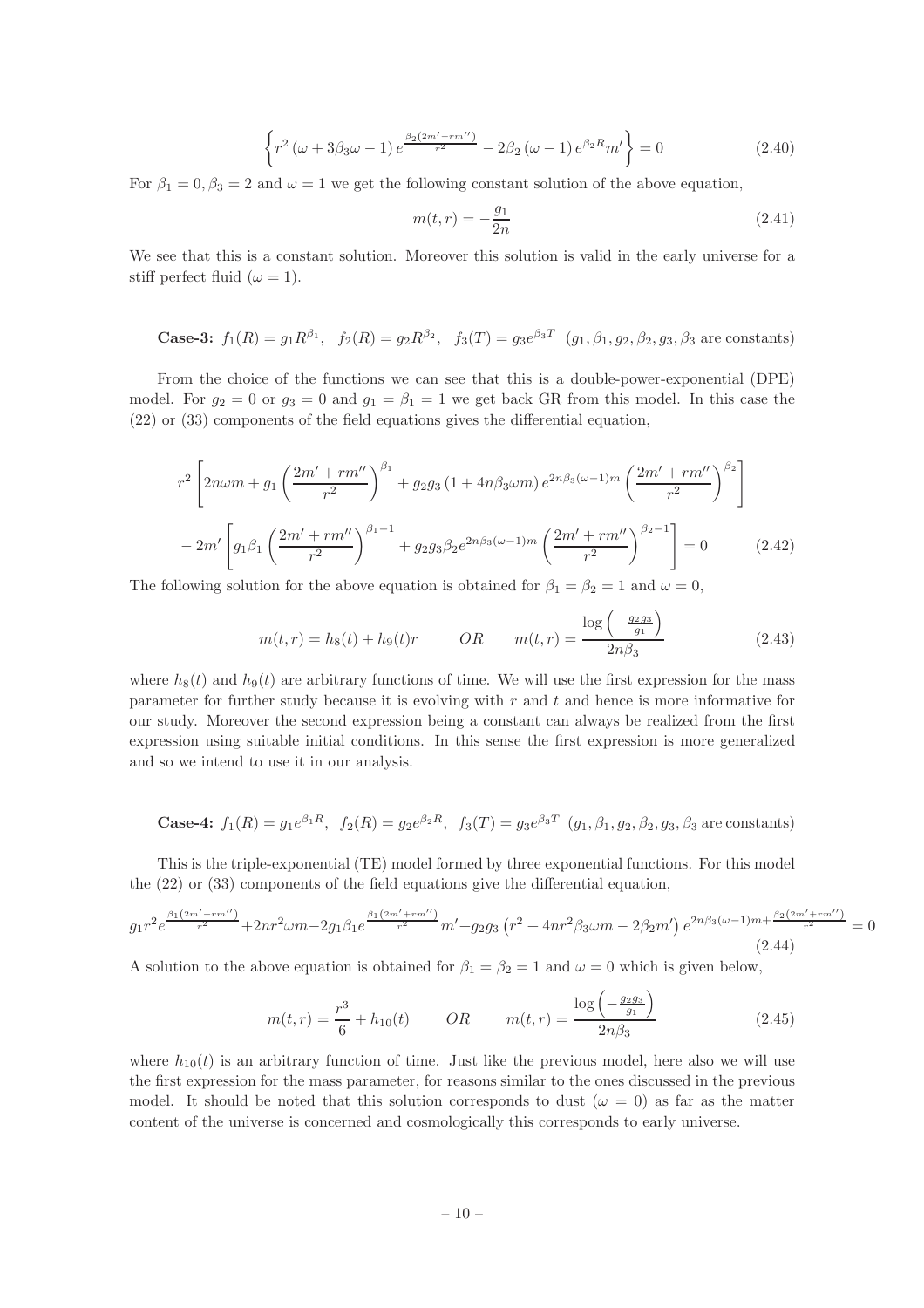## <span id="page-11-0"></span>3 Gravitational Collapse

In this section, we will devise a mechanism in order to study the gravitational collapse of a massive star in this system. As mentioned before, we will consider that the parent star is a massive one so that collapse smoothly continues until a singularity (BH or NS) is formed. Our idea is to develop a set-up, via which the nature of the singularity (BH or NS) can be comprehensively identified. At least our aim is to derive a condition that will govern the nature of singularity (BH or NS) resulting out of the gravitational collapse.

Let us consider a spherical collapsing system, where the physical radius of the  $r$ -th shell of the star at time t is  $R(t,r)$ . A suitable initial condition would be that in the epoch  $t = 0$ , we have  $R(0, r) = r$ . It is obvious that if the collapse is inhomogeneous, then different collapsing shells may become singular at different times. We are concerned with the light photons emerging from the singularity and travelling along the geodesics and reaching an external observer. An event horizon will be an obstruction for these photons and will resist them from reaching the observer. So here we will probe the existence of such outgoing non-spacelike geodesics. Theoretically if such geodesics possess well defined tangent at the singularity, the quantity  $dR/dr$  will definitely tend towards a finite limit with the geodesics approaching the singularity in the past following the trajectories. When these trajectories reach the points  $(t_0, r) = (t_0, 0)$ , there is a complete breakdown of mathematical and physical concepts and a singularity occurs at  $R(t_0, 0) = 0$ . At these points ideally the collapsing matter shells are crushed to zero radius, which results in the formation of the central singularity. This is a highly compact object, since a huge amount of mass is packed inside an almost negligible volume. Now if we follow back the path of the outgoing nonspacelike geodesics that are emerging from the central singularity, it is highly probable that they will terminate in the past at the singularity  $(r = 0, t = t_0)$  where  $R(t_0, 0) = 0$ . Therefore from our set-up, mathematically we should have  $R \to 0$  as  $r \to 0$  [\[57\]](#page-26-1).

We obtain the equation for outgoing radial null geodesics from the Vaidya metric  $(2.10)$  by putting  $ds^2 = 0$  and  $d\Omega_2^2 = d\theta^2 + \sin^2 \theta d\phi^2 = 0$  as furnished below

$$
\frac{dt}{dr} = \frac{2}{\left(1 - \frac{m(t,r)}{r}\right)}.\tag{3.1}
$$

The above differential equation has a singularity at  $r = 0$ ,  $t = 0$ . Mathematically this means that any solution to the above equation is not analytic at the point  $r = 0, t = 0$ . Since there is a mathematical breakdown at the singularity we are forced to study the limiting behaviour as one approaches the singularity. To facilitate this, we consider a parameter  $X = t/r$ . The idea is to study the limiting behaviour of the function X as we approach the singularity at  $r = 0$ ,  $t = 0$  following the radial null geodesic. If we denote the limiting value of X by  $X_0$  then using L'Hospital's rule we have

<span id="page-11-1"></span>
$$
X_0 = \lim_{r \to 0} X = \lim_{r \to 0} \frac{t}{r} = \lim_{r \to 0} \frac{dt}{dr} = \lim_{r \to 0} \frac{2}{\left(1 - \frac{m(t, r)}{r}\right)}
$$
  
\n
$$
t \to 0 \quad t \to 0 \quad t \to 0 \quad t \to 0
$$
  
\n
$$
r \to 0 \quad r \to 0 \quad r \to 0 \quad t \to 0
$$
\n(3.2)

This will actually generate an algebraic equation in terms of  $X_0$ . The roots of this equation will be our prime concern because they actually represent the slopes (direction) of the tangents to the geodesics. Here we are only interested in the real roots because we are dealing with a realistic collapsing scenario with no connection to the complex domain. For our set-up, any positive real root of this algebraic equation will give the direction of the tangent to an outgoing null geodesic at the singularity. Therefore the existence of positive real roots of this equation corresponds to a necessary and sufficient condition for the singularity to be naked in nature. Now as we have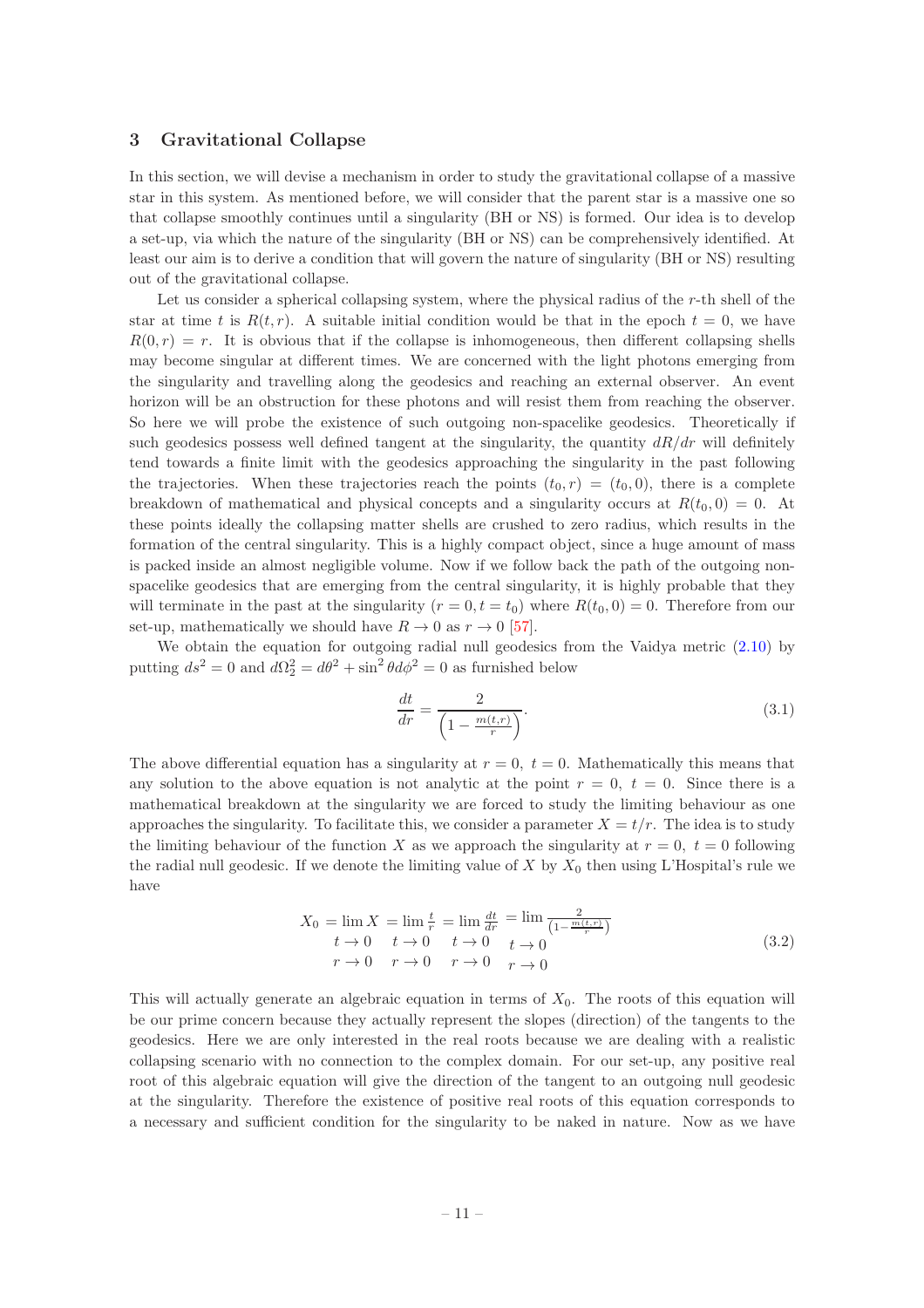discussed earlier, if a single null geodesic in the  $(t, r)$  plane escapes the singularity, it would mean that a single wavefront emitted from the singularity reaches the external observer. In such a scenario the singularity would be visible only instantaneously to a distant observer and become a locally naked singularity. Physically this will correspond to a situation where the event horizon was eliminated from the picture, but only temporarily. But this might not be enough for a complete exchange of information between the singularity and the observer. So for a formidable exchange of information, the singularity is to be seen for a finite period of time. This requires a family of null geodesics escaping from the singularity thus making it *qlobally naked*. In our mathematical set-up this can be investigated very easily from the number of real positive roots obtained from the above algebraic equation. The above explained comprehensive mathematical set-up for identifying the nature of singularity formed as the end state of a gravitational collapse was first used by Joshi, Singh and Dwivedi in several of their papers [\[37](#page-25-18)[–39,](#page-25-19) [57](#page-26-1)]. With the mathematical tools ready, we proceed to study the models one by one.

#### <span id="page-12-1"></span><span id="page-12-0"></span>3.1 Model-1

#### 3.1.1 Case-1

Using Eq. $(2.29)$  in Eq. $(3.2)$  we get,

<span id="page-12-2"></span>
$$
\frac{2}{X_0} = \frac{\lim}{t \to 0} \left[ 1 - \frac{h_1(t)}{r} \operatorname{Airy} A i \left[ 2^{1/3} r \left\{ \frac{n (g_2 - \omega - 3g_2 \omega)}{g_1} \right\}^{1/3} \right] - \frac{h_2(t)}{r} \operatorname{Airy} B i \left[ 2^{1/3} r \left\{ \frac{n (g_2 - \omega - 3g_2 \omega)}{g_1} \right\}^{1/3} \right] \right]
$$
(3.3)

Here we will consider self-similar collapsing scenario. So we consider the following self-similar expressions for the arbitrary functions  $h_i(t)$ ,  $i = 1, 2$ 

$$
h_1(t) = \xi_1 t
$$
,  $h_2(t) = \xi_2 t$  where  $\xi_1$  and  $\xi_2$  are arbitrary constants.

Using the above chosen functions in Eq.[\(3.3\)](#page-12-2) we get the following algebraic equation in  $X_0$ ,

$$
\frac{1}{\Gamma(2/3)} \left( \frac{\xi_1}{3^{2/3}} + \frac{\xi_2}{3^{1/6}} \right) X_0^2 - X_0 + 2 = 0 \tag{3.4}
$$

To evaluate the above limit, we have used the values of the Airy functions given by Eq.[\(6.8\)](#page-24-16) in the appendix. Solving the above equation we get two values of  $X_0$  which are,

$$
X_{0_{1,2}}^{case1} = \frac{\sqrt{\Gamma(2/3)}}{2\sqrt{3}\left(\frac{\xi_1}{3^{2/3}} + \frac{\xi_2}{3^{1/6}}\right)} \left[\sqrt{3\Gamma(2/3)} \pm \sqrt{3\Gamma(2/3) - 8 \times 3^{1/3}\xi_1 - 8 \times 3^{5/6}\xi_2}\right] \tag{3.5}
$$

Here we have considered and henceforth we will consider positive sign for root1 and negative sign for root2. Since we are dealing with a realistic situation we should have  $3^{1/3}\xi_1 + 3^{5/6}\xi_2 \le \frac{3\Gamma(2/3)}{8}$  $\frac{2(3)}{8}$ . Now in order to get a NS we should have  $X_0 > 0$ . We list below the respective conditions in detail.

Conditions for a local NS:  $X_{0_1}^{case1} > 0 \& X_{0_2}^{case1} < 0 \qquad \text{OR} \qquad X_{0_1}^{case1} < 0 \& X_{0_2}^{case1} > 0$ Conditions for global NS:  $X_{0_1}^{case1} > 0$  &  $X_{0_2}^{case1} > 0$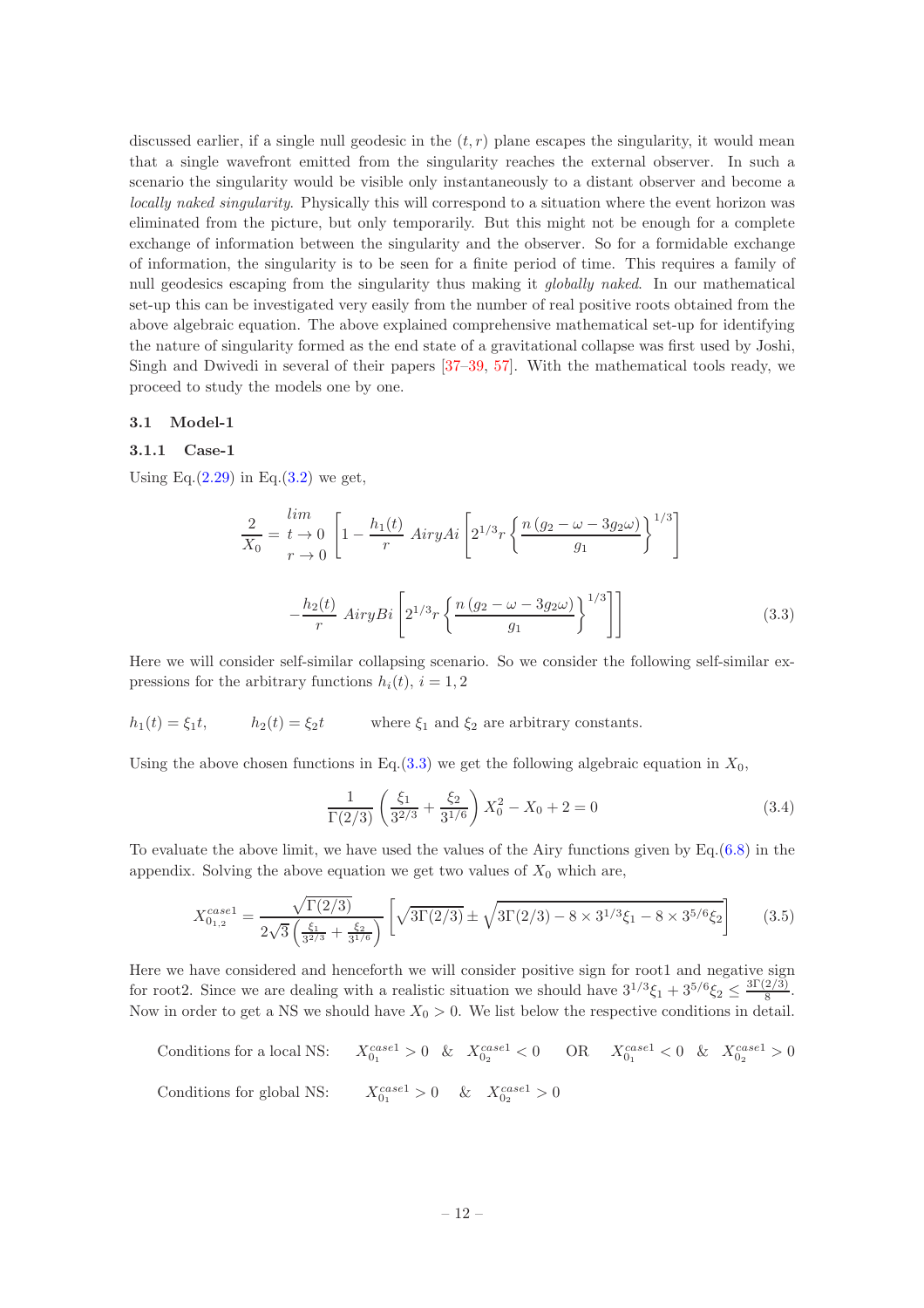

**Figs.1 and 2** show the variation of the collapse parameter  $X_0$  for different values of  $\xi_1$  and  $\xi_2$ for Case-1 of Model-1. Fig.1 shows the variation for the first root  $X_{0_1}^{case1}$ , whereas Fig.2 shows the variation for the second root  $X_{0_2}^{case1}$ .

Condition for BH:  $X_{0_1}^{case1} < 0$  &  $X_{0_2}^{case1} < 0$ 

We see that the above conditions put constraints of  $\xi_1$  and  $\xi_2$ . So by clubbing this theory with observations of collapsing massive stars, we can get bounds on the model parameters. The roots  $X_{0_{1,2}}^{case1}$  have been plotted against the parameters  $\xi_1$  and  $\xi_2$  in Figs.(1) and (2).

# <span id="page-13-0"></span>3.1.2 Case-2

Using Eq. $(2.33)$  in Eq. $(3.2)$  we get,

$$
\frac{2}{X_0} = \frac{\lim}{t \to 0} \left[ 1 - \frac{g_2 n \beta_2 (1 - 3\omega) - n\omega + \sqrt{n^2 \left[ \omega^2 + g_2^2 \beta_2^2 (1 + \omega)^2 + 2g_2 \beta_2 \omega \left\{ 3\omega - 4g_1 \beta_2 \left( \omega - 1 \right) - 1 \right\} \right]}{8g_2 n^2 \beta_2^2 \omega (\omega - 1) r} \right]
$$

<span id="page-13-2"></span>.  $(3.6)$ 

1  $\overline{1}$  $\overline{1}$  $\overline{1}$ 

Evaluating the above limit we get  $\frac{2}{X_0} \to \infty$ , which implies  $X_0 \to 0$ . Since the mass function in this case is not a function of  $t$  and  $r$ , we do not get a realistic collapsing scenario for this particular model according to our scheme of study.

# <span id="page-13-1"></span>3.1.3 Case-3

Using Eq. $(2.35)$  in Eq. $(3.2)$  we get,

$$
\frac{2}{X_0} = t \to 0 \left[ 1 - \frac{1}{2n\omega r} \left\{ g_2 \pi A i r y A i' \left[ 2^{1/3} r \left( -\frac{n\omega}{g_1} \right)^{1/3} \right] \times Airy Bi \left[ -\frac{2^{1/3} n r \omega}{g_1 \left( -\frac{n\omega}{g_1} \right)^{2/3}} \right] \right\}
$$

$$
-g_2 \pi Airy Ai \left[ -\frac{2^{1/3} n r \omega}{g_1 \left( -\frac{n\omega}{g_1} \right)^{2/3}} \right] \times Airy Bi' \left[ 2^{1/3} r \left( -\frac{n\omega}{g_1} \right)^{1/3} \right] \right\} - \frac{h_4(t)}{r} Airy Ai \left[ -\frac{2^{1/3} n r \omega}{g_1 \left( -\frac{n\omega}{g_1} \right)^{2/3}} \right]
$$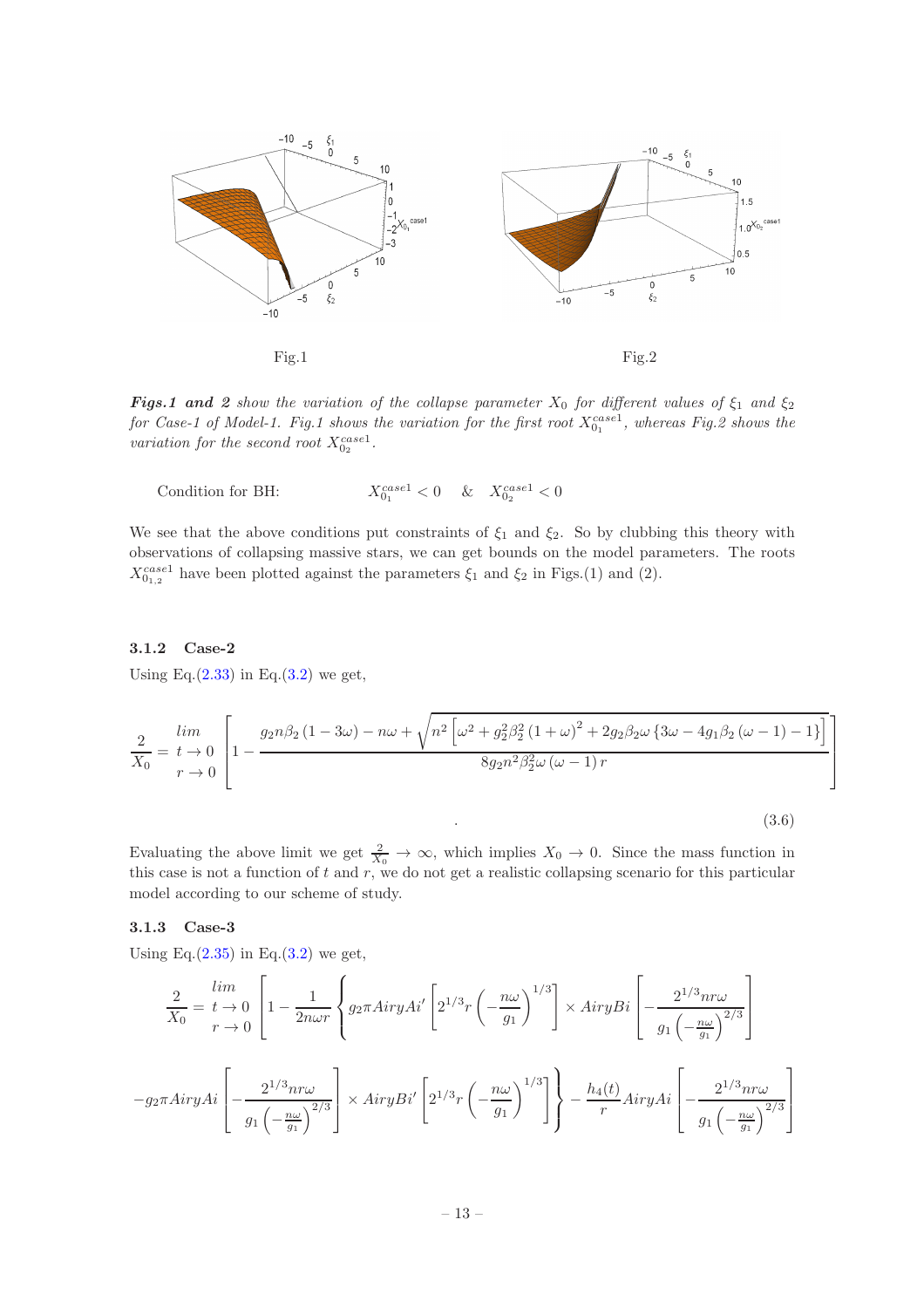<span id="page-14-3"></span>
$$
-\frac{h_5(t)}{r}Airy Bi\left[-\frac{2^{1/3}nr\omega}{g_1\left(-\frac{n\omega}{g_1}\right)^{2/3}}\right]
$$
\n(3.7)

We consider the following functions:  $h_4(t) = \xi_4 t$ ,  $h_5(t) = \xi_5 t$ , where  $\xi_4$  and  $\xi_5$  are arbitrary constants. Using the above chosen functions in  $Eq.(3.7)$  $Eq.(3.7)$  we get the following algebraic equation in  $X_0$ ,

$$
\frac{1}{\Gamma(2/3)} \left( \frac{\xi_4}{3^{2/3}} + \frac{\xi_5}{3^{1/6}} \right) X_0^2 + (\xi_3 - 1) X_0 + 2 = 0
$$
\n(3.8)

where  $\xi_3$  is a constant that arises as a limiting value of the second term of the expression in Eq.[\(3.6\)](#page-13-2). Solving the above quadratic we get,

$$
X_{0_{1,2}}^{case3} = \frac{\Gamma(2/3) \left[1 - \xi_3 \pm \sqrt{(\xi_3 - 1)^2 - \frac{8}{\Gamma(2/3)} \left(\frac{\xi_4}{3^{2/3}} + \frac{\xi_5}{3^{1/6}}\right)}\right]}{2 \left(\frac{\xi_4}{3^{2/3}} + \frac{\xi_5}{3^{1/6}}\right)}
$$
(3.9)

where we should have  $(\xi_3 - 1)^2 \ge \frac{8}{\Gamma(2/3)} \left( \frac{\xi_4}{3^{2/3}} + \frac{\xi_5}{3^{1/6}} \right)$ . The conditions for NS or BH will be similar as discussed in Case-1.

Conditions for a local NS:

\n
$$
X_{0_1}^{case3} > 0 \quad \& \quad X_{0_2}^{case3} < 0 \quad \text{OR} \quad X_{0_1}^{case3} < 0 \quad \& \quad X_{0_2}^{case3} > 0
$$
\nConditions for global NS:

\n
$$
X_{0_1}^{case3} > 0 \quad \& \quad X_{0_2}^{case3} > 0
$$
\nCondition for BH:

\n
$$
X_{0_1}^{case3} < 0 \quad \& \quad X_{0_2}^{case3} < 0
$$

We see that the above conditions put numerical bounds on  $\xi_3$ ,  $\xi_4$  and  $\xi_5$  from the perspective of a collapsing scenario. The roots  $X_{0_{1,2}}^{case3}$  have been plotted against the parameters  $\xi_4$  and  $\xi_5$  in Figs. $(3)$  and  $(4)$ .

# <span id="page-14-0"></span>3.1.4 Case-4

Using Eq. $(2.37)$  in Eq. $(3.2)$  we get,

$$
\frac{2}{X_0} = \frac{\lim}{t \to 0} \left[ 1 + \frac{g_1}{2nr(\omega + 3g_2\omega - g_2)} \right]
$$
(3.10)

Just like Case-2, here also we get  $\frac{2}{X_0} \to \infty$ , which implies  $X_0 \to 0$ . The mass function being independent of  $t$  and  $r$  does not generate a realistic collapsing scenario for this particular case according to our scheme of study.

#### <span id="page-14-2"></span><span id="page-14-1"></span>3.2 Model-2

#### 3.2.1 Case-1

In this model we will replace  $X_0$  by  $Y_0$ , just to differentiate the results from those obtained for model-1. Moreover this is just a representational issue. The definition remains same as given in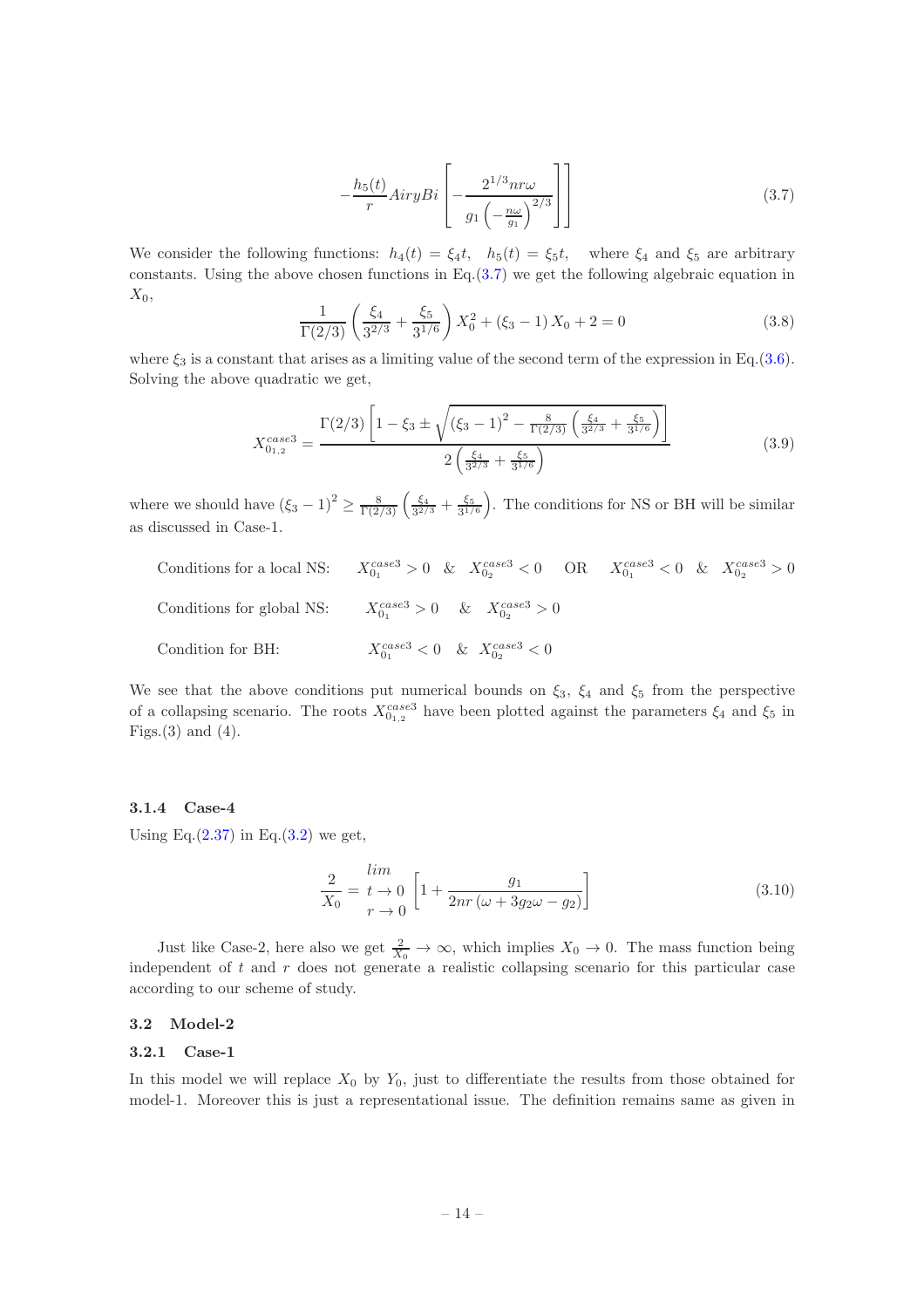

**Figs.3 and 4** show the variation of the collapse parameter  $X_0$  for different values of  $\xi_4$  and  $\xi_5$ for Case-3 of Model-1. Fig.3 shows the variation for the first root  $X_{0_1}^{case3}$ , whereas Fig.4 shows the variation for the second root  $X_{0_2}^{case3}$ . Here we have taken  $\xi_3 = 0.5$ .

Eq.[\(3.2\)](#page-11-1). Using Eq.[\(2.39\)](#page-9-2) in Eq.(3.2) we get,

<span id="page-15-0"></span>
$$
\frac{2}{Y_0} = \frac{\lim}{t \to 0} \left[ 1 - \frac{h_6(t)}{r} AiryAi \left[ -\frac{2^{1/3}nr}{g_1\left(-n/g_1\right)^{2/3}} \right] - \frac{h_7(t)}{r} AiryBi \left[ -\frac{2^{1/3}nr}{g_1\left(-n/g_1\right)^{2/3}} \right] \right] (3.11)
$$

Here we consider:  $h_6(t) = \xi_6 t$ ,  $h_7(t) = \xi_7 t$ , where  $\xi_6$  and  $\xi_7$  arbitrary constants. Using these functional forms in Eq. $(3.11)$  we get the following algebraic equation for this case,

$$
\frac{1}{\Gamma(2/3)} \left( \frac{\xi_6}{3^{2/3}} + \frac{\xi_7}{3^{1/6}} \right) Y_0^2 - Y_0 + 2 = 0
$$
\n(3.12)

It should be noted that this equation is similar to the one obtained for Case-1 in model-1. This is due to the fact that, though the mass functions have different forms in the two cases, yet their limiting values coincide with other and hence generate similar collapsing scenario. The solution for the above equation is obtained as,

$$
Y_{0_{1,2}}^{case1} = \frac{\sqrt{\Gamma(2/3)}}{2\sqrt{3}\left(\frac{\xi_6}{3^{2/3}} + \frac{\xi_7}{3^{1/6}}\right)} \left[\sqrt{3\Gamma(2/3)} \pm \sqrt{3\Gamma(2/3) - 8 \times 3^{1/3}\xi_6 - 8 \times 3^{5/6}\xi_7}\right]
$$
(3.13)

where  $3\Gamma(2/3) \ge 8 \times 3^{1/3} \xi_6 + 8 \times 3^{5/6} \xi_7$ . The collapsing outcomes may be discussed as below,

Conditions for a local NS:  $Y_{0_1}^{case1} > 0 \quad \& \quad Y_{0_2}^{case1} < 0 \quad \text{OR} \quad \quad Y_{0_1}^{case1} < 0 \quad \& \quad Y_{0_2}^{case1} > 0$ Conditions for global NS:  $C_{0_1}^{case1} > 0$  &  $Y_{0_2}^{case1} > 0$ Condition for BH:  $Y_{0_1}^{case1} < 0 \quad \& \quad Y_{0_2}^{case1} < 0$ 

The above conditions put numerical bounds on  $\xi_6$  and  $\xi_7$  from the perspective of a collapsing scenario. The roots  $Y_{0_{1,2}}^{case1}$  have been plotted against the parameters  $\xi_6$  and  $\xi_7$  in Figs.(5) and (6).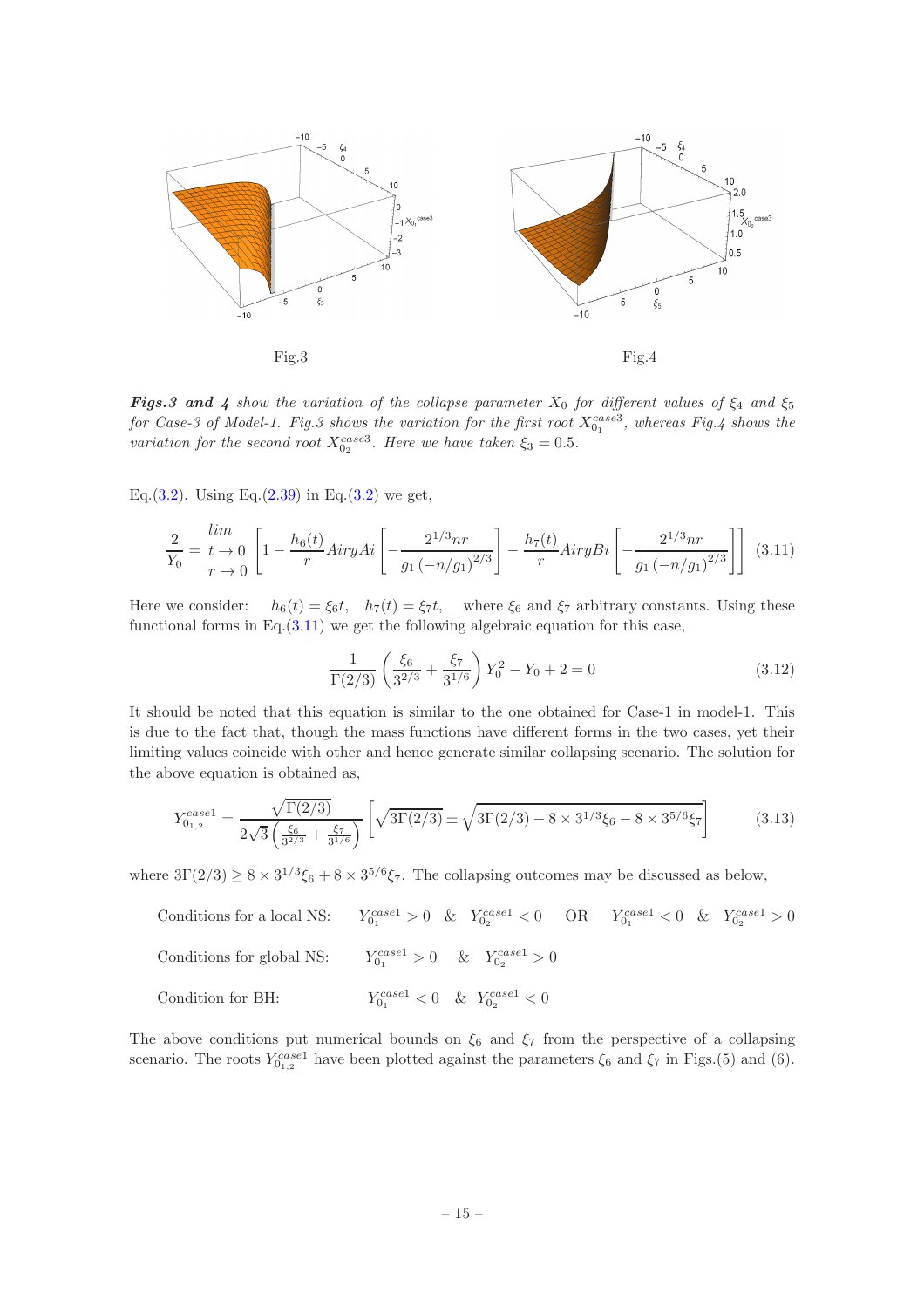

**Figs.5 and 6** show the variation of the collapse parameter  $Y_0$  for different values of  $\xi_6$  and  $\xi_7$ for Case-1 of Model-2. Fig.5 shows the variation for the first root  $Y_{0_1}^{case1}$ , whereas Fig.6 shows the variation for the second root  $Y_{0_2}^{case1}$ .

# <span id="page-16-0"></span>3.2.2 Case-2

Using Eq. $(2.41)$  in Eq. $(3.2)$  we get,

$$
\frac{2}{Y_0} = \frac{lim}{t \to 0} \left[ 1 + \frac{g_1}{2nr} \right]
$$
\n(3.14)

Here we get  $\frac{2}{Y_0} \to \infty$ , which implies  $Y_0 \to 0$ . The mass function being independent of t and r does not generate a realistic collapsing scenario for this particular case according to our scheme of study. This is equivalent to the scenarios in Case-2 and Case-4 in model-1.

# <span id="page-16-1"></span>3.2.3 Case-3

Using Eq. $(2.43)$  in Eq. $(3.2)$  we get,

$$
\frac{2}{Y_0} = \frac{lim}{t \to 0} \left[ 1 - \frac{h_8(t)}{r} - h_9(t) \right]
$$
\n(3.15)

Here we consider  $h_8(t) = \xi_8 t$  (where  $\xi_8$  is an arbitrary constant). We do not need to consider any particular functional form for  $h_9(t)$ . This is because irrespective of the form of  $h_9(t)$ , it will always yield a constant value in the limit  $t \to 0$ . This gives an additional degree of freedom to the collapsing system. The above equation yields,

$$
\xi_8 Y_0^2 + (\xi_9 - 1) Y_0 + 2 = 0 \tag{3.16}
$$

where  $\xi_9$  is the limiting value of  $h_9(t)$  as  $t \to 0$ . The above equations yields the solution,

$$
Y_{0_{1,2}}^{case3} = \frac{1 - \xi_9 \pm \sqrt{(\xi_9 - 1)^2 - 8\xi_8}}{2\xi_8}
$$
\n(3.17)

where  $(\xi_9 - 1)^2 \ge 8\xi_8$ . The conditions for different collapse outcomes are given below,

Conditions for a local NS: 
$$
Y_{0_1}^{case3} > 0
$$
 &  $Y_{0_2}^{case3} < 0$  OR  $Y_{0_1}^{case3} < 0$  &  $Y_{0_2}^{case3} > 0$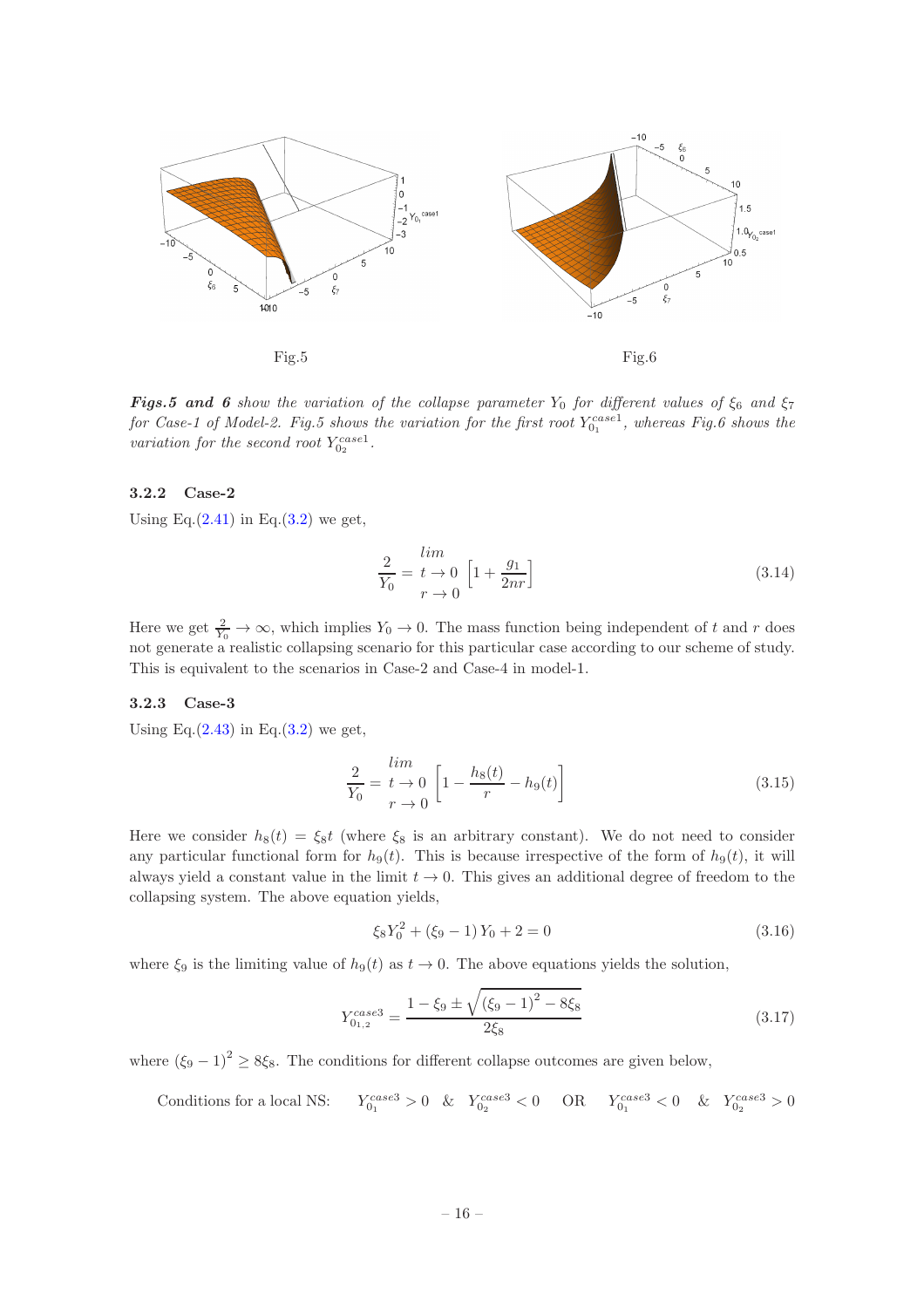

**Figs.7 and 8** show the variation of the collapse parameter  $Y_0$  for different values of  $\xi_8$  and  $\xi_9$ for Case-3 of Model-2. Fig.7 shows the variation for the first root  $Y_{0_1}^{case3}$ , whereas Fig.8 shows the variation for the second root  $Y_{0_2}^{case3}$ .

| Conditions for global NS: | $Y_{0_1}^{case3} > 0$ & $Y_{0_2}^{case3} > 0$ |
|---------------------------|-----------------------------------------------|
| Condition for BH:         | $Y_{0_1}^{case3} < 0 \& Y_{0_2}^{case3} < 0$  |

The above conditions put numerical bounds on  $\xi_8$  and  $\xi_9$  from the perspective of gravitational collapse of a massive star. The roots  $Y_{0_{1,2}}^{case3}$  have been plotted against the parameters  $\xi_8$  and  $\xi_9$  in Figs. $(7)$  and  $(8)$ .

#### <span id="page-17-0"></span>3.2.4 Case-4

Using Eq. $(2.45)$  in Eq. $(3.2)$  we get,

$$
\frac{2}{Y_0} = \frac{\lim_{t \to 0} \left[ 1 - \frac{r^2}{6} - \frac{h_{10}(t)}{r} \right]}{(3.18)}
$$

Here we consider the functional form  $h_{10}(t) = \xi_{10}t$ , where  $\xi_{10}$  is an arbitrary constant. From the above equation we get the algebraic equation,

$$
\xi_{10}Y_0^2 - Y_0 + 2 = 0\tag{3.19}
$$

Solving the above equation we get,

$$
Y_{0_{1,2}}^{case4} = \frac{1 \pm \sqrt{1 - 8\xi_{10}}}{2\xi_{10}} \tag{3.20}
$$

where  $\xi_{10} \leq 1/8$ . Here the conditions for NS and BH can be discussed as below,

Conditions for a local NS:  $Y_{0_1}^{case4} > 0 \quad \& \quad Y_{0_2}^{case4} < 0 \quad \text{OR} \quad \quad Y_{0_1}^{case4} < 0 \quad \& \quad Y_{0_2}^{case4} > 0$ Conditions for global NS:  $C_{0_1}^{case4} > 0$  &  $Y_{0_2}^{case4} > 0$ Condition for BH:  $Y_{0_1}^{case4} < 0 \quad \& \quad Y_{0_2}^{case4} < 0$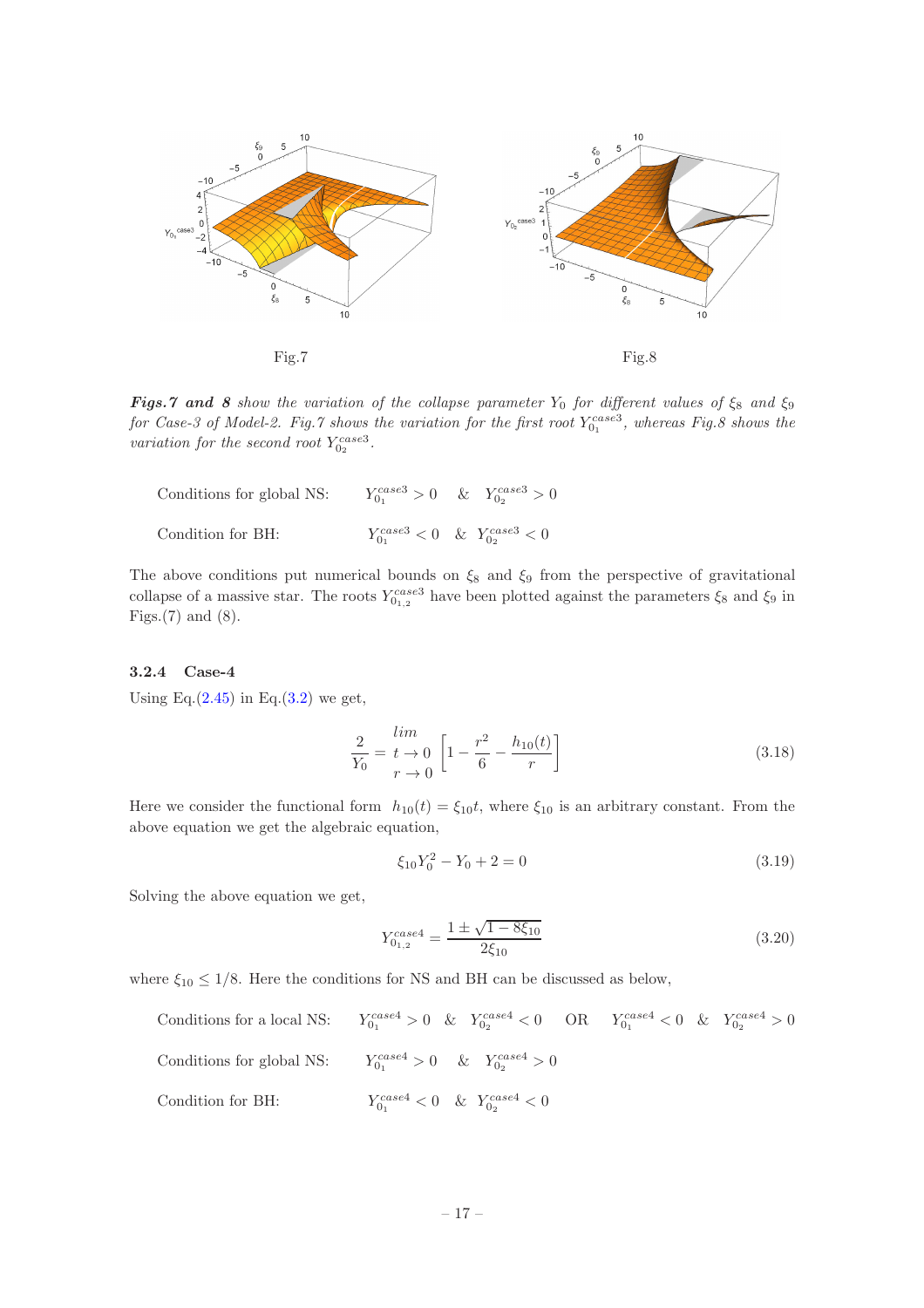

**Fig.9** shows the variation of the collapse parameter Y<sub>0</sub> for different values of  $\xi_{10}$  for Case-4 of Model-2.

The above conditions put numerical bounds on  $\xi_{10}$  from the perspective of gravitational collapse of a massive star. The roots  $Y_{0_{1,2}}^{case4}$  have been plotted against the parameter  $\xi_{10}$  in Fig.(9).

#### <span id="page-18-0"></span>3.3 Numerical Analysis

In order get greater insights about the nature of the singularity formed as an end state of the gravitational collapse for our models, we have generated plots for the collapsing parameter  $(X_0$  or  $Y_0$ ) against the other free parameters. According to our scheme of study, we are interested only in the signature of the collapse parameter  $(X_0 \text{ or } Y_0)$  and not in the actual value of the parameter. In figs. (1) and (2) we have generated plots for the Case-1 (DP model) of Model-1. We see from the figures that the first root lies in the negative region, whereas the second root lies in the positive region. So it can predicted that for this case, we will have a local NS. In figs.(3) and (4) plots have been obtained for Case-3 (PE model) of Model-1. We see that for the considered initial conditions the first root is again negative and the second root is positive. So here also the collapse will end in a local NS. Figures (5) and (6) show the corresponding plots for Case-1 (TP model) of Model-2. In fig.(5) although the major portion of the surface lies in the negative region, yet there is an array of points represented by a straight line lying in the positive region around  $\xi_7 = 0$ . In fig.(6) the entire surface lies in the positive region. So in this case, there is a possibility to get more than a local NS. By properly adjusting the initial conditions, it is quite possible that more than one null geodesic originating in the singularity reach a distant observer. In case of such an event, the NS will become global in nature. In figs.(7) and (8) we have obtained plots for Case-3 (DPE model) of Model-2. Here we see that by properly adjusting the parameters  $\xi_8$  and  $\xi_9$  both positive and negative values can be realized for both the roots. So in this case we can have BH, local NS and global NS depending on the chosen initial conditions. Finally in fig.(9) we have obtained plots for Case-4 (TE model) of Model-2. Here we see that irrespective of the initial conditions one root is always positive and the other is always negative. So here the singularity is destined to be a local NS.

# <span id="page-18-1"></span>4 Strength of the singularity (Curvature growth near the singularity)

The gravitational strength of a singularity is defined as the estimate of its destructive capacity. We know that most theories of gravity till date have been plagued by the existence of singularities. Though theoretical methods of removal of such singularities have been proposed in literature, yet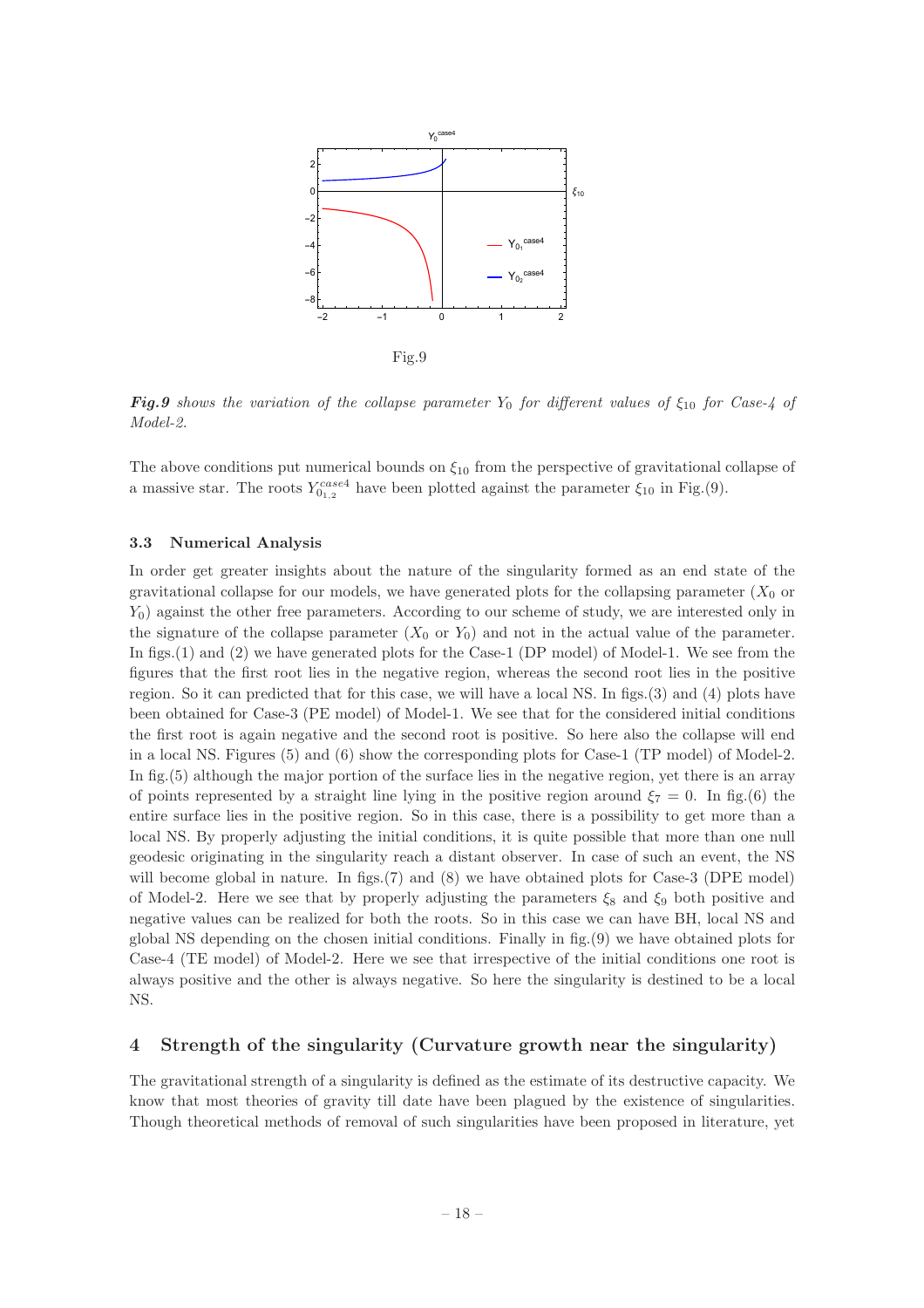they are highly exotic in nature and far from being comprehensible. It is known that singularities are holes in the fabric of the otherwise continuous and smooth spacetime. Now for a weak singularity the hole is shallow and an extension of space-time is possible through the singularity. This is equivalent to a removable discontinuity mathematically and can be a cure for the discontinuity of spacetime at a singularity. From the above discussion it is quite clear that one should be highly interested in finding out whether a singularity is strong or weak in nature. According to Tipler [\[58](#page-26-2)] a curvature singularity is said to be strong if any object hitting it is squeezed to zero volume. In Ref.[\[58\]](#page-26-2) the condition for a strong singularity has been given as,

$$
S = \lim_{\tau \to 0} \tau^2 \psi = \lim_{\tau \to 0} \tau^2 R_{\mu\nu} K^{\mu} K^{\nu} > 0
$$
  

$$
\tau \to 0
$$
 (4.1)

where  $R_{\mu\nu}$  is the Ricci tensor,  $\psi$  is a scalar given by the relation  $\psi = R_{\mu\nu}K^{\mu}K^{\nu}$ , where  $K^{\mu} = dx^{\mu}/d\tau$ represents the tangent to the non spacelike geodesics at the singularity and  $\tau$  is the affine parameter. In Ref.[\[59](#page-26-3)] Mkenyeleye et al. have shown that,

<span id="page-19-1"></span>
$$
S = \lim_{\tau \to 0} \tau^2 \psi = \frac{1}{4} X_0^2 (2\dot{m}_0)
$$
  
\n
$$
\tau \to 0
$$
\n(4.2)

where

$$
m_0 = \lim_{t \to 0} m(t, r)
$$
  
\n
$$
t \to 0
$$
  
\n
$$
r \to 0
$$
\n(4.3)

and

<span id="page-19-0"></span>
$$
\begin{aligned} \dot{m}_0 &= \lim \frac{\partial}{\partial t} \left( m(t, r) \right) \\ &t \to 0 \\ &r \to 0 \end{aligned} \tag{4.4}
$$

In ref.  $[59]$  it has also been shown that the relation between  $X_0$  and the limiting values of mass is given by,

<span id="page-19-2"></span>
$$
X_0 = \frac{2}{1 - 2m'_0 - 2m_0 X_0} \tag{4.5}
$$

where

<span id="page-19-3"></span>
$$
m'_0 = \lim_{\substack{\partial \\ t \to 0}} \frac{\partial}{\partial r} (m(t, r))
$$
  

$$
r \to 0
$$
 (4.6)

and  $\dot{m}_0$  is given by the eqn.[\(4.4\)](#page-19-0).

Studies by Dwivedi and Joshi in Refs.[\[38](#page-25-20), [60\]](#page-26-4) showed that any classical singularity in Vaidya spacetime in Einstein gravity is supposed to be a strong curvature singularity in a very strong sense. Additionally they have also shown that the conjecture [\[61](#page-26-5)] that the strong curvature singularities are never naked is not always true. It is speculated that in the background of  $f(R,T)$  gravity the strength of the singularity may weaken due to the exotic component arising from the modified gravity. Moreover the structure of such a NS was studied in detail in Ref.[\[62\]](#page-26-6) and it was shown that the singularity admits a directional behaviour in terms of curvature growth along the geodesics terminating in the singularity. On the contrary it was found that in a quantum regime the singularity formed is supposed to be gravitationally weak, thus allowing a continuous extension of the spacetime beyond the singularity [\[63\]](#page-26-7). Below we study the strength of the singularities for the different models.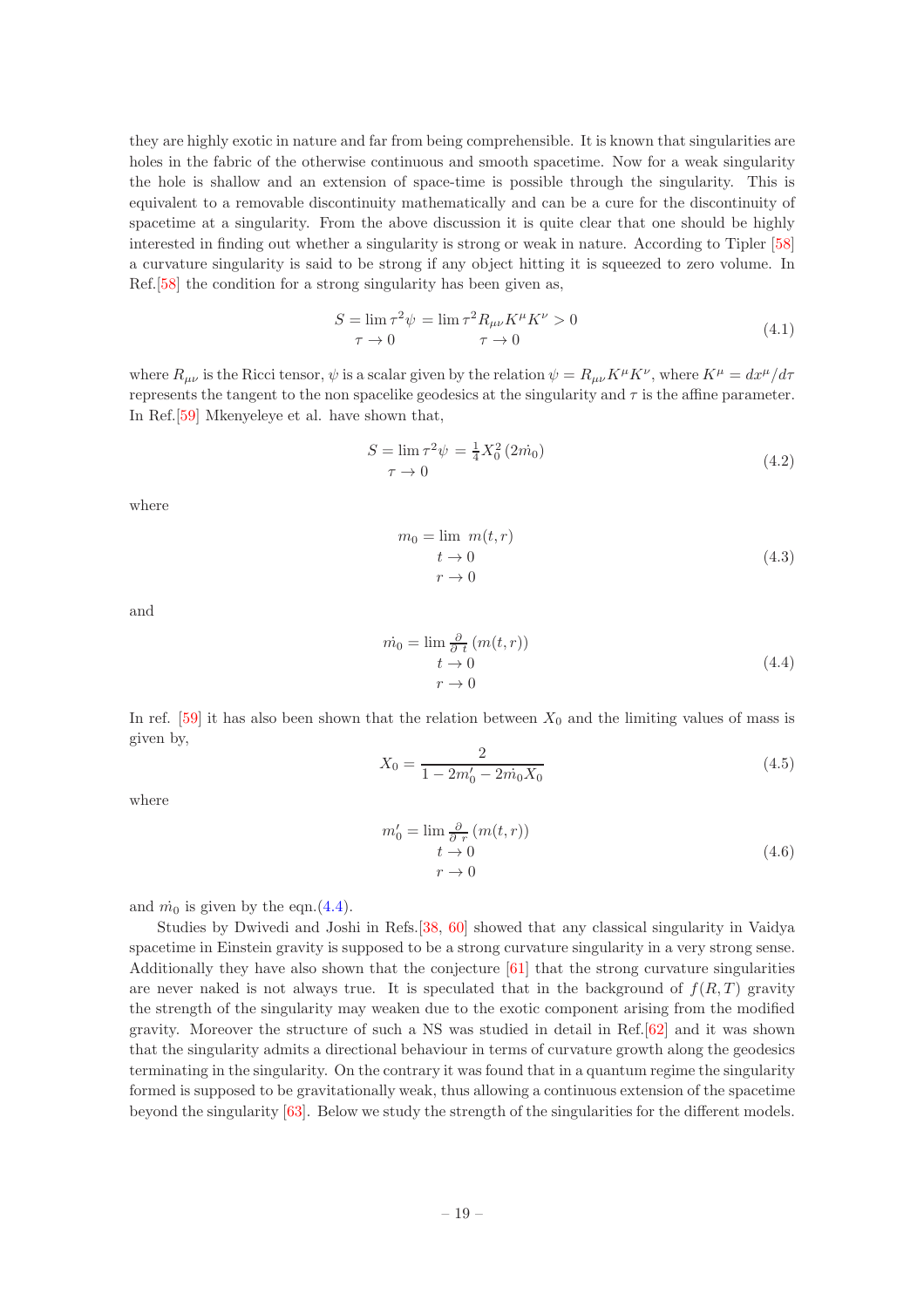#### <span id="page-20-1"></span><span id="page-20-0"></span>4.1 Model-1

#### 4.1.1 Case-1

Using Eqs. $(2.29)$ ,  $(4.2)$  and  $(4.4)$  we have,

$$
S = \lim_{\tau \to 0} \tau^2 \psi = \frac{X_0^2}{2\Gamma(2/3)} \left( \frac{\xi_1}{3^{2/3}} + \frac{\xi_2}{3^{1/6}} \right) \tag{4.7}
$$

It is obvious that the signature of the above expression is independent of the collapsing parameter  $X_0$  since  $X_0^2 > 0$ . So the strength of the singularity ultimately depends on the values of the parameters  $\xi_1$  and  $\xi_2$ . The condition for a strong singularity is  $\frac{1}{\Gamma(2/3)} \left( \frac{\xi_1}{3^{2/3}} + \frac{\xi_2}{3^{1/6}} \right) > 0$  and that for a weak singularity is  $\frac{1}{\Gamma(2/3)} \left( \frac{\xi_1}{3^{2/3}} + \frac{\xi_2}{3^{1/6}} \right) \leq 0$ .

#### <span id="page-20-2"></span>4.1.2 Case-2

Using Eqs. $(2.33)$ ,  $(4.2)$  and  $(4.4)$  we have,

$$
S = \lim_{\tau \to 0} \tau^2 \psi = 0 \tag{4.8}
$$

The above value shows that the singularity formed is weak in nature. In the previous section it was seen that for this model, the constancy of mass parameter did not assist in studying the nature of the singularity. But whatever be the nature of the singularity formed, it should always be gravitationally weak in nature.

#### <span id="page-20-3"></span>4.1.3 Case-3

Using Eqs. $(2.35)$ ,  $(4.2)$  and  $(4.4)$  we have,

$$
S = \lim_{\tau \to 0} \tau^2 \psi = \frac{X_0^2}{2\Gamma(2/3)} \left( \frac{\xi_4}{3^{2/3}} + \frac{\xi_5}{3^{1/6}} \right)
$$
(4.9)

Similar to case-1, here the strength of singularity is independent of  $X_0$ . The condition for a strong singularity is  $\frac{1}{\Gamma(2/3)} \left( \frac{\xi_4}{3^{2/3}} + \frac{\xi_5}{3^{1/6}} \right) > 0$  and that for a weak singularity is  $\frac{1}{\Gamma(2/3)} \left( \frac{\xi_4}{3^{2/3}} + \frac{\xi_5}{3^{1/6}} \right) \leq 0$ .

# <span id="page-20-4"></span>4.1.4 Case-4

Using Eqs.  $(2.37)$ ,  $(4.2)$  and  $(4.4)$  we have,

$$
S = \lim_{\tau \to 0} \tau^2 \psi = 0 \tag{4.10}
$$

<span id="page-20-5"></span>This is a situation similar to case-2 where the singularity is always gravitationally weak.

## <span id="page-20-6"></span>4.2 Model-2

#### 4.2.1 Case-1

Using Eqs. $(2.39)$ ,  $(4.2)$  and  $(4.4)$  we have,

$$
S = \lim_{\tau \to 0} \tau^2 \psi = \frac{Y_0^2}{2\Gamma(2/3)} \left( \frac{\xi_6}{3^{2/3}} + \frac{\xi_7}{3^{1/6}} \right)
$$
(4.11)

Here the signature of the above expression and hence the strength of the singularity depends on the values of the parameters  $\xi_6$  and  $\xi_7$ . We get a strong singularity if  $\frac{1}{\Gamma(2/3)} \left( \frac{\xi_6}{3^{2/3}} + \frac{\xi_7}{3^{1/6}} \right) > 0$ , and a weak singularity if  $\frac{1}{\Gamma(2/3)} \left( \frac{\xi_6}{3^{2/3}} + \frac{\xi_7}{3^{1/6}} \right) \leq 0$ .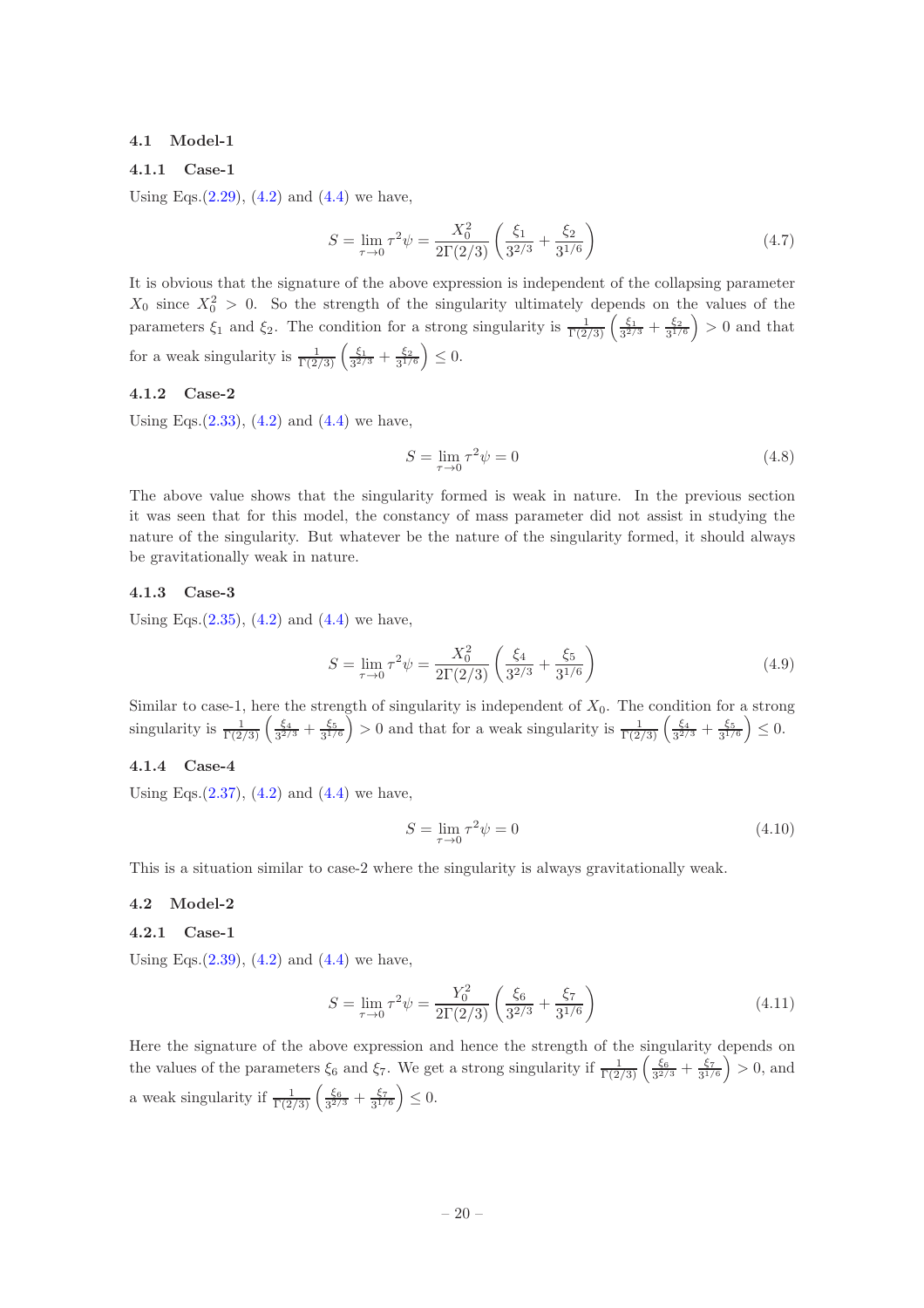#### <span id="page-21-0"></span>4.2.2 Case-2

Using Eqs. $(2.41)$ ,  $(4.2)$  and  $(4.4)$  we have,

$$
S = \lim_{\tau \to 0} \tau^2 \psi = 0 \tag{4.12}
$$

<span id="page-21-1"></span>Hence the singularity is gravitationally weak in nature.

#### 4.2.3 Case-3

Using Eqs. $(2.43)$ ,  $(4.2)$  and  $(4.4)$  we have,

$$
S = \lim_{\tau \to 0} \tau^2 \psi = \frac{1}{2} Y_0^2 \xi_8 \tag{4.13}
$$

Here we have considered no special form for the function  $h_9(t)$  as was done in the previous section. It is clear from the above expression that the strength of the singularity basically depends on the signature of  $\xi_8$ . If  $\xi_8 > 0$ , then the singularity is strong and if  $\xi_8 \leq 0$ , then the singularity is weak in nature. However if we do consider a special form for the function  $h_9(t)$ , we can have a different result. If we consider  $h_9(t) = \gamma_9 \log(t)$ , then we have from the Eqs.[\(2.43\)](#page-10-1), [\(4.2\)](#page-19-1) and [\(4.4\)](#page-19-0),

$$
S = \lim_{\tau \to 0} \tau^2 \psi = \frac{1}{2} Y_0^2 \left( \xi_8 + \frac{\gamma_9}{Y_0} \right) \tag{4.14}
$$

Now using Eqs.[\(2.43\)](#page-10-1), [\(4.4\)](#page-19-0), [\(4.5\)](#page-19-2) and [\(4.6\)](#page-19-3) we get a relation from where the values of  $X_0$  may be extracted. Using these values of  $X_0$  in the above equation we may have a different scenario for the strength of the singularity.

#### <span id="page-21-2"></span>4.2.4 Case-4

Using Eqs. $(2.45)$ ,  $(4.2)$  and  $(4.4)$  we have,

$$
S = \lim_{\tau \to 0} \tau^2 \psi = \frac{1}{2} Y_0^2 \xi_{10}
$$
\n(4.15)

Here the strength of the singularity depends on the signature of  $\xi_{10}$ . If  $\xi_{10} > 0$ , then the singularity is strong, and if  $\xi_{10} \leq 0$ , the singularity is weak.

#### <span id="page-21-3"></span>5 Conclusion and Discussion

In this work, we have explored a gravitational collapse mechanism of a massive star in  $f(R,T)$ gravity. A time dependent Vaidya spacetime is used to model the collapsing phenomenon. The Einstien's field equations for  $f(R, T)$  gravity in the Vaidya spacetime are calculated and the corresponding solutions for the mass parameter  $m(t, r)$  are obtained. We have considered two different category of  $f(R, T)$  models, each consisting of four sub-models. The two models are considered on the basis of the nature of coupling between the scalar invariants  $R$  and  $T$ . The sub-models for each model basically involve various combinations of power and exponential functional forms. Here we considered the collapse of a massive star ( $> 20M_{\odot}$ ), which will invariably continue its collapse until the formation of a singularity. The huge mass of the parent star will always keep the collapsing mass beyond the Chandrasekhar limit  $(1.3M_{\odot})$ , and hence neither the electron nor the neutron degeneracy pressure will be able to counterbalance the inward the collapsing force. Hence the collapse will not terminate in any middle stage like a white dwarf or a neutron star, but will continue all the way to a singularity (BH or NS). The scheme followed for the gravitational collapse study involved the quest for outgoing radial null geodesics from the central singularity formed as an end state of the collapse. If such outgoing geodesics exists then the singularity becomes a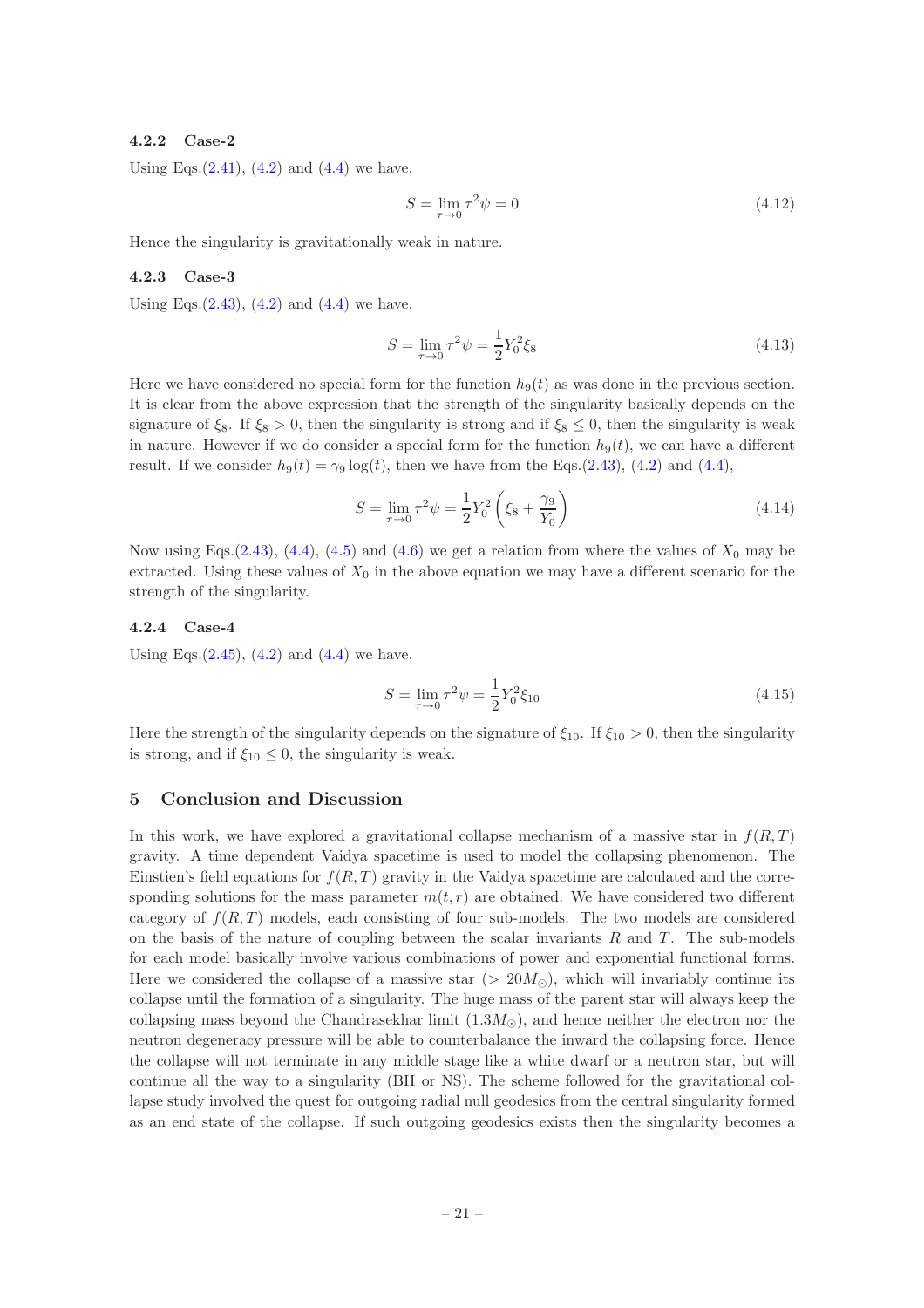naked singularity and the formation of the event horizon is hindered. Such a situation will definitely defy the cosmic censorship hypothesis. Moreover depending on the number of such escaping geodesics, we can have a locally or globally naked singularity. More number of escaping geodesics will mean greater exposure time of the singularity to an external observer, and hence result in a globally naked singularity. However if no such geodesic escape from the singularity, the collapse is destined to end in a black hole and thus favour the censorship hypothesis. Our study predicts that in almost all the cases of model-1 we get a locally naked singularity. Model-2 seems to be a mixed bag, predicting the formation of black holes, local and global naked singularities depending on the initial conditions. However in the Case-4 of Model-2 (TE model), the collapse always results in a local naked singularity. So here it should be noted that the nature of coupling between the scalar invariants  $R$  and  $T$  does play a very important role in the nature of singularity formed as an end state of the collapse. For minimal coupling (Model-1), we see that the collapse generally ends in a local naked singularity. But for non-minimal coupling (Model-2), all the options (BH, local and global NS) are possible except the TE model (Case-4). Hence these models resulting from the minimal and non-minimal coupling between curvature and matter, can be considered as significant counterexamples of the cosmic censorship hypothesis. But as we know that non-minimal coupling is observationally the favoured model, the result derived for this model-2 will be cosmologically more relevant. Moreover we see that for minimal coupling we generally do not get the global nature of the naked singularity, but in case of non-minimal coupling this can be a reality. One thing which may be worrying for the reader is that the final limiting forms  $(X_0 \text{ or } Y_0)$  in the collapsing scheme does not involve the model parameters  $g_i$  or  $\beta_i$ ,  $i = 1, 2, 3$ . So how does one differentiate the collapse outcomes between the models? We see that here the solutions are in terms of Airy functions which are relatively complicated mathematical forms. In the limiting scenario the argument of these functions vanish giving constant values, which is reason we do not see any model parameters in the limiting forms. However it should be mentioned here that the functional forms of  $X_0$  or  $Y_0$  are different for different models, which is testimony of the fact they arise from different functional forms. Moreover the imprints of such functional forms are carried by the functions  $h_i(t)$ ,  $i = 1, 2, 3...10$ , and thus the parameters  $\xi_i$ ,  $i = 1, 2, 3...10$  which are present in the analysis. One more thing that the reader needs to note is that some of the solutions derived for the special cases in model-2 are valid for early universe. So in such cases we are actually studying the collapsing scenarios of primordial black holes that existed at the beginning of the universe. However it should also be kept in mind that these solutions are just specific examples to get greater insights into the bigger picture and in no sense represent the entire story.

To complement the collapsing scheme we have studied the strength of the singularity formed for all our models. We see that for the DP (case-1) and PE (case-3) models of model-1, the singularity can be both gravitationally weak or strong depending on the model parameters. However for the DE (case-2) and EP (case-4) models, the singularity formed is always gravitationally weak. A weak singularity will obviously be pathologically favoured because the spacetime can be extended beyond such a singularity and we get a sense of continuity. For model-2, we see that for the TP (case1), DPE (case-3) and TE (case-4) models the strength of the singularity depends on the initial conditions but for the DEP (case-2) model the singularity is always gravitationally weak. So it is understandable that for all models, by suitably adjusting the initial conditions, we can have a sufficiently weak singularity, which will be cosmologically desirable, since an extension of the spacetime beyond the singularity becomes a possibility. In principle we can create a scenario where the singularity may be completely avoided. This is a direct consequence of the coupling of matter with geometry and hence an intrinsic property of  $f(R, T)$  models and their exotic nature.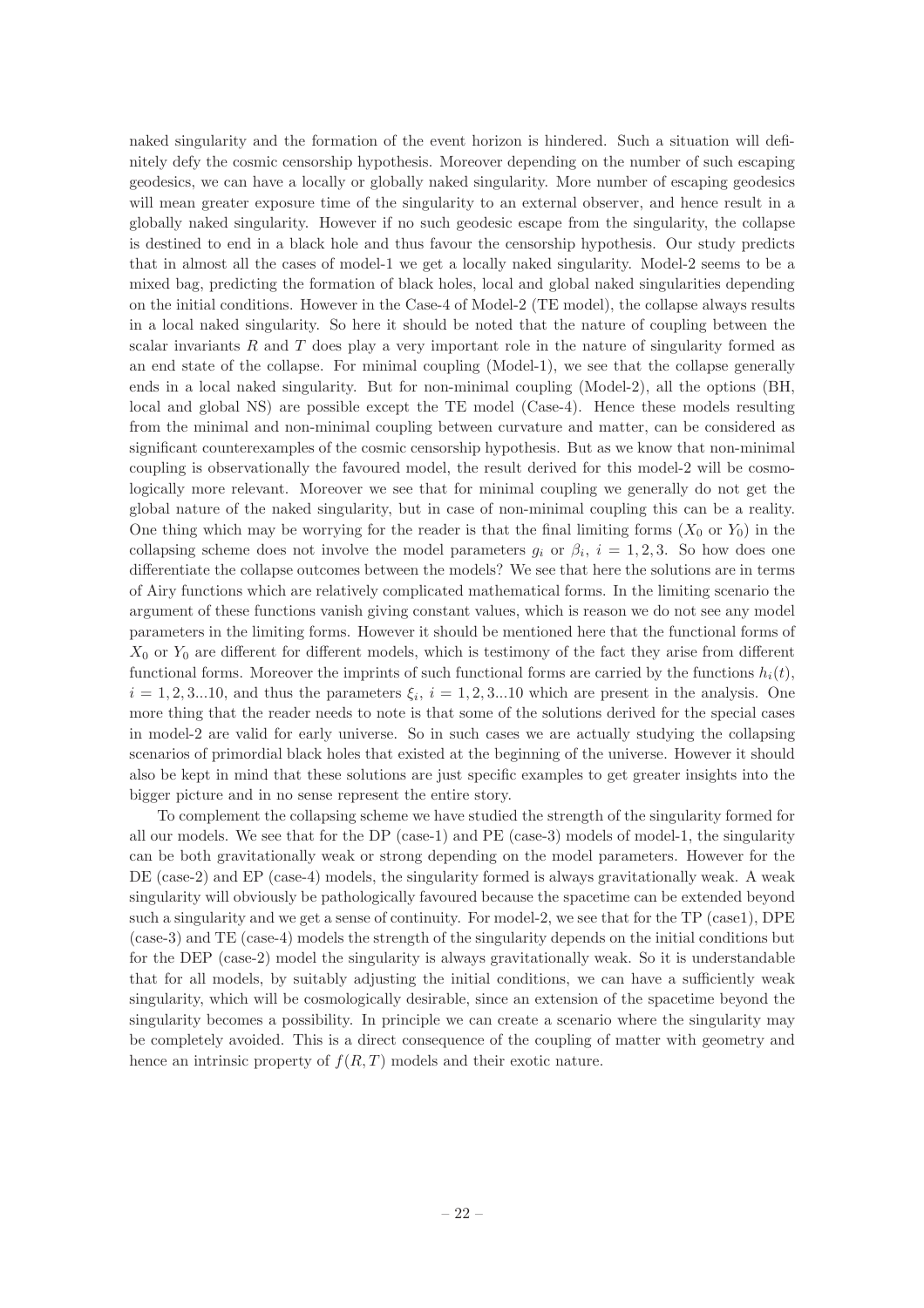# Acknowledgments

The author acknowledges the Inter University Centre for Astronomy and Astrophysics (IUCAA), Pune, India for granting visiting associateship.

# <span id="page-23-0"></span>6 Appendix

Here we report the other components of the field equations for this model which have not been used in our analysis.

## Model-1

# 1. The (00)-component of field equations is given by,

$$
r^{4} \left\{ f_{1}(R) + f_{2}(T) - 2\left(f_{2}'(T) + 1\right)(\rho + \sigma) + 2f_{2}'(T)\omega\rho \right\} - 8f_{1}'''(R)\dot{m}'^{2} - r \left\{ 8f_{1}'''(R)\dot{m}'\dot{m}'' + r\left(f_{1}'(R)rm'' + m\left(r\left(f_{1}(R) + f_{2}(T) - 2\rho\left(1 + f_{2}'(T) - \omega f_{2}'(T)\right)\right)\right) - f_{1}'(R)m''\right) - 2f_{1}'(R)\dot{m} + 2f_{1}'''(R)\dot{m}''^{2} + 4f_{1}''(R)\ddot{m}' + 2f_{1}''(R)\dot{m}'' \right\} = 0
$$
\n(6.1)

# 2. The (11)-component of field equations is given by,

$$
f_1'''(R)\left[-4m' + r\left(m'' + rm^{(3)}\right)\right]^2 + r^2 f_1''(R)\left(12m' - 6rm'' + r^3m^{(4)}\right) = 0\tag{6.2}
$$

where  $(3)$  and  $(4)$  in the power represents the third and fourth order derivative with respect to r respectively.

# Model-2

# 1. The (00)-component of field equations is given by,

$$
2r^4\sigma + 2r^3\rho (r - m) - f_2(R)r^3 \left(f_3(T) + 2f'_3(T)\omega\rho\right)(r - m) - f_1(R)r^3 (r - m) + 2f_2(R)f'_3(T)r^3 \left\{r\left(\rho + \sigma\right) - \rho m\right\}
$$
  
+ 
$$
\left(f'_1(R) + f'_2(R)f_3(T)\right)r^2 \left\{m''\left(r - m\right) - 2m\right\} + 2f'_2(R)f''_3(T)r^4\lambda^2\rho^2 + 4f''_2(R)f'_3(T)r^2\lambda\rho\left(2m' + r\dot{m}''\right)
$$

$$
+2f_1'''(R)(2\dot{m}'+r\dot{m}'')^2+2f_2'''(R)f_3(T)(2\dot{m}'+r\dot{m}'')^2+2f_2'(R)f_3'(T)r^4\lambda\ddot{\rho}+4f_1''(R)r^2\ddot{m}'+4f_2''(R)f_3(T)r^2\ddot{m}'
$$

$$
+2(f_1''(R)+f_2''(R)f_3(T))r^3\ddot{m}''=0
$$
(6.3)

2. The (11)-component of field equations is given by,

$$
r^{6} \left(-f'_{2}(R)f''_{3}(T)\lambda^{2}(\rho')^{2} - f'_{2}(R)f'_{3}(T)\lambda\rho''\right) - r^{3} \left[2f''_{2}(R)f'_{3}(T)\lambda\rho'(-4m' + r(m'' + rm'''))\right]
$$

$$
-f''_{1}(R)\left[-4m' + r(m'' + rm''')\right]^{2} - f''_{2}(R)f_{3}(T)\left[-4m' + r(m'' + rm''')\right]^{2} - r^{2}f''_{1}(R)\left(12m' - 6rm'' + r^{3}m^{iv}\right)
$$

$$
-r^{2}f''_{2}(R)f_{3}(T)\left(12m' - 6rm'' + r^{3}m^{iv}\right) = 0
$$
(6.4)

Airy Function[\[64\]](#page-26-8)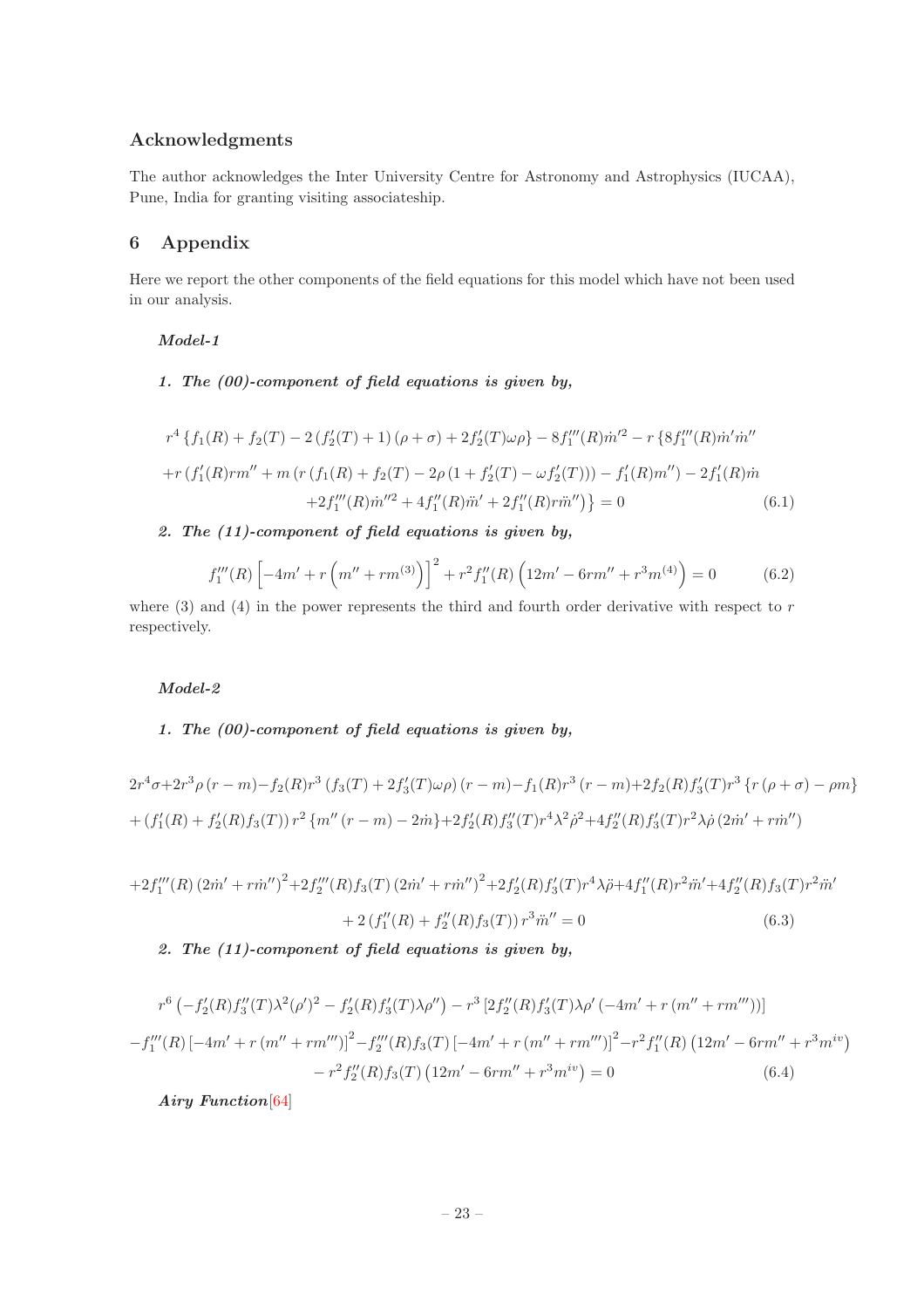Here we would like to present a short description of Airy functions for the reader's convenience. Airy function is a special function named after the British astronomer George Biddell Airy (1801- 1892). There are in fact, two Airy functions  $Ai(x)$  (Airy function of the first kind) and  $Bi(x)$ (Airy function of the second kind), which are linearly independent solutions of the Airy differential equation given by,

$$
\frac{d^2y}{dx^2} - xy = 0\tag{6.5}
$$

For real values of  $x$  the Airy function of the first kind is defined by the improper integral,

$$
Ai(x) = \frac{1}{\pi} \int_0^\infty \cos\left(\frac{t^3}{3} + xt\right) dt \equiv \frac{1}{\pi} \lim_{b \to \infty} \int_0^b \cos\left(\frac{t^3}{3} + xt\right) dt \tag{6.6}
$$

which is convergent. This solution is subject to the condition  $y \to 0$  as  $x \to \infty$ . The Airy function of the second kind is defined as,

$$
Bi(x) = \frac{1}{\pi} \int_0^\infty \left[ exp\left(-\frac{t^3}{3} + xt\right) + sin\left(\frac{t^3}{3} + xt\right) \right] dt \tag{6.7}
$$

This solution has the same amplitude of oscillation as  $Ai(x)$  as  $x \to -\infty$  differing in phase by  $\pi/2$ . The values of Airy function  $(Ai(x), Bi(x))$  and its derivatives  $(Ai'(x), Bi'(x))$  at  $x = 0$  are given by,

<span id="page-24-16"></span>
$$
Ai(0) = \frac{1}{3^{2/3}\Gamma(2/3)}, \quad Bi(0) = \frac{1}{3^{1/6}\Gamma(2/3)}, \quad Ai'(0) = -\frac{1}{3^{1/3}\Gamma(1/3)}, \quad Bi'(0) = \frac{3^{1/6}}{\Gamma(1/3)} \quad (6.8)
$$

# References

- <span id="page-24-0"></span>[1] S. Perlmutter et. al. :- Astrophys. J. **517** 565 (1999).
- <span id="page-24-1"></span>[2] A. G. Riess et al. :- Astron. J. **116** 1009 (1998).
- <span id="page-24-2"></span>[3] S. Nojiri, S. D. Odintsov, V. K. Oikonomou :- Phys. Rep. 692 1 (2017).
- [4] S. Nojiri and S. D. Odintsov :- *Int. J. Geom. Methods Mod. Phys.* **04** 115 (2007).
- <span id="page-24-3"></span>[5] S. Capozziello, R. DAgostino, O. Luongo:- Int. J. Mod. Phys. D 28 1930016 (2019).
- <span id="page-24-4"></span>[6] P. Brax :- Rep. Prog. Phys. **81** 016902 (2018)
- <span id="page-24-5"></span>[7] T. P. Sotiriou, V. Faraoni :- Rev. Mod. Phys. 82 451 (2010).
- <span id="page-24-6"></span>[8] A. De Felice, S. Tsujikawa :- Living Rev. Relativity 13 3 (2010).
- <span id="page-24-7"></span>[9] T. Harko, F. S. N. Lobo :- *Eur. Phys. J. C.* **70** 373 (2010).
- <span id="page-24-8"></span>[10] R. Ribeiro, J. Pramos :- Phys. Rev. D 90 124065 (2014).
- [11] R. P. L. Azevedo, J. Pramos :- Phys. Rev. D 94 064036 (2016).
- <span id="page-24-9"></span>[12] B. Pourhassan, P. Rudra :- Phys. Rev. D 101 084057 (2020).
- <span id="page-24-10"></span>[13] T. Harko, F. S. N. Lobo, S. Nojiri, S. D. Odintsov :- Phys. Rev. D. 84 024020 (2011).
- <span id="page-24-11"></span>[14] M. Sharif, M. Zubair :-  $JCAP$  03 028 (2012).
- <span id="page-24-12"></span>[15] E. H. Baffou, M. J. S. Houndjo, M. E. Rodrigues, A. V. Kpadonou, J. Tossa :- Phys. Rev. D 92 8, 084043 (2015).
- <span id="page-24-13"></span>[16] P. Rudra :- *Eur. Phys. J. Plus* **130** 4, 66 (2015).
- <span id="page-24-14"></span>[17] H. Shabani, M. Farhoudi :- Phys. Rev. D 88 044048 (2013).
- <span id="page-24-15"></span>[18] F. G. Alvarenga, A. de la Cruz-Dombriz, M. J. S. Houndjo, M. E. Rodrigues, D. Sez-Gmez :- Phys. Rev. D 87 10, 103526 (2013).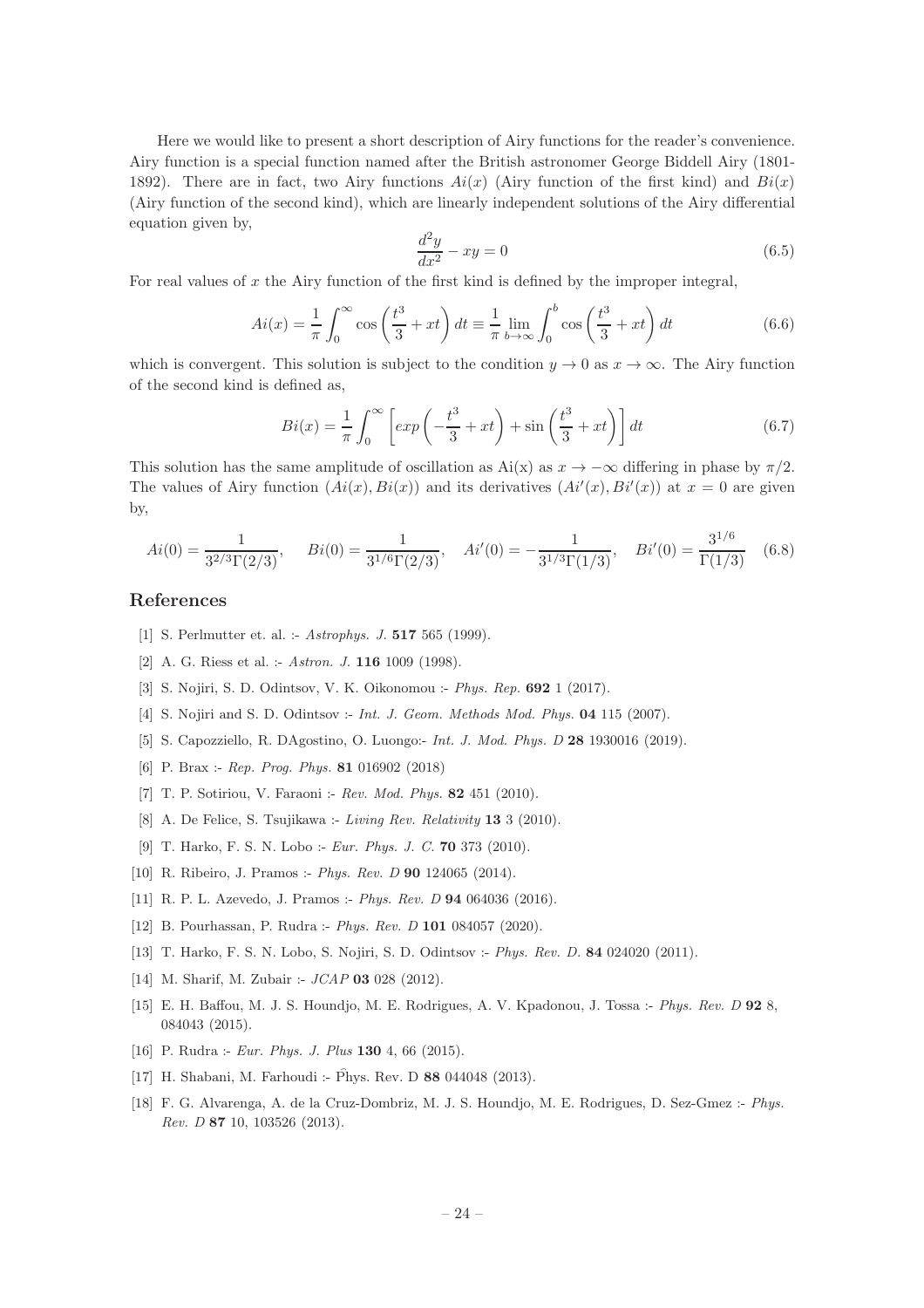- <span id="page-25-0"></span>[19] A. Das, S. Ghosh, B. K. Guha, S. Das, F. Rahaman :- Phys. Rev. D 95 12, 124011 (2017).
- <span id="page-25-1"></span>[20] R. Zaregonbadi, M. Farhoudi, N. Riazi :- Phys. Rev. D 94 084052 (2016).
- <span id="page-25-2"></span>[21] M. Sharif, A. Siddiqa :- Gen. Rel. Grav. **51** 6, 74 (2019).
- <span id="page-25-3"></span>[22] S. Hansraj, A. Banerjee :- Phys. Rev. D 97 10, 104020 (2018).
- <span id="page-25-4"></span>[23] J. R. Oppenhiemer, H. Snyder :- Phys. Rev. 56 455 (1939).
- <span id="page-25-5"></span>[24] R. C. Tolman :- Proc. Natl. Acad. Sci. USA 20 169 (1934);
- <span id="page-25-6"></span>[25] H. Bondi :- *Mon. Not. Astron. Soc.* **107** 410 (1947).
- <span id="page-25-7"></span>[26] P. S. Joshi, D. Malafarina :- *Int. J. Mod. Phys. D* 20 14, 2641 (2011).
- <span id="page-25-8"></span>[27] D. Malafarina :- *Universe* **3** 48 (2017).
- <span id="page-25-9"></span>[28] R. Penrose :- Riv. Nuovo Cimento 1 252 (1969).
- <span id="page-25-10"></span>[29] P. Chen, Y. C. Ong, D-h. Yeom :- Phys. Rept. 603 1 (2015).
- [30] B. Zhang, Q-y. Cai, M-s. Zhan, L. You :- Phys. Rev. D 87 4, 044006 (2013).
- [31] L. Smolin :- *Phys. Rev. D* **90** 2, 024074 (2014).
- <span id="page-25-11"></span>[32] H. Nikolic :- Phys. Lett. B 678 218 (2009).
- <span id="page-25-12"></span>[33] D. M. Eardley, L. Smarr :- Phys. Rev. D 19 2239 (1979).
- [34] D. Christodoulou :- *Commun. Math. Phys.* **93** 171 (1984).
- [35] R. P. A. C. Newman :- Class. Quantum Grav. **3** 527 (1986).
- [36] I. H. Dwivedi, P. S. Joshi :- Class. Quantum Grav. 9 L39 (1992).
- <span id="page-25-18"></span>[37] P. S. Joshi, I. H. Dwivedi :- Phys. Rev. D 47 5357 (1993).
- <span id="page-25-20"></span>[38] P. S. Joshi, I.H. Dwivedi :- *Commun. Math. Phys.* **146** 333 (1992).
- <span id="page-25-19"></span>[39] P. S. Joshi, T.P. Singh :- Phys. Rev. D 51 6778 (1995).
- [40] B. Waugh, K. Lake :- Phys. Rev. D 34 2978 (1986).
- [41] A. Ori, T. Piran :- *Phys. Rev. D* **42** 1068 (1990).
- [42] K. Lake :- *Phys. Rev. Lett.* **68** 3129 (1992).
- [43] P. Szekeres, V. Iyer :- Phys. Rev. D **47** 4362 (1993).
- <span id="page-25-13"></span>[44] S. G. Ghosh, S. D. Maharaj :- Phys. Rev. D 85 124064 (2012).
- <span id="page-25-14"></span>[45] P. C. Vaidya :- Proc. Indian Acad. Sci. Sect. A 33 264 (1951).
- <span id="page-25-15"></span>[46] P. Rudra, M. Faizal, A. F. Ali :- *Nucl. Phys. B* **909** 725 (2016).
- [47] Y. Heydarzade, P. Rudra, F. Darabi, A. F. Ali, M. Faizal :- Phys. Lett. B 774 46 (2017).
- [48] P. Rudra, S. Maity :- *Eur. Phys. J. C* 78 828 (2018).
- [49] Y. Heydarzade, P. Rudra, B. Pourhassan, M. Faizal, A. F. Ali :- J. Cosmol. Astropart. Phys. 06 038 (2018).
- [50] P. Rudra, U. Debnath :- *Can. J. Phys.* **92(11)** 1474 (2014).
- [51] P. Rudra, R. Biswas, U. Debnath :- Astrophys. Space Sci. 354 2 (2014).
- [52] U. Debnath, P. Rudra, R. Biswas :- Astrophys. Space Sci. 339 135 (2012).
- [53] P. Rudra, R. Biswas, U. Debnath :- Astrophys. Space Sci. **335** 505 (2011).
- <span id="page-25-16"></span>[54] P. Rudra :- *Nucl. Phys. B.* **956** 115014 (2020).
- <span id="page-25-17"></span>[55] L. D. Landau, E. M. Lifshitz :- The Classical Theory of Fields (Butterworth-Heinemann, Oxford,